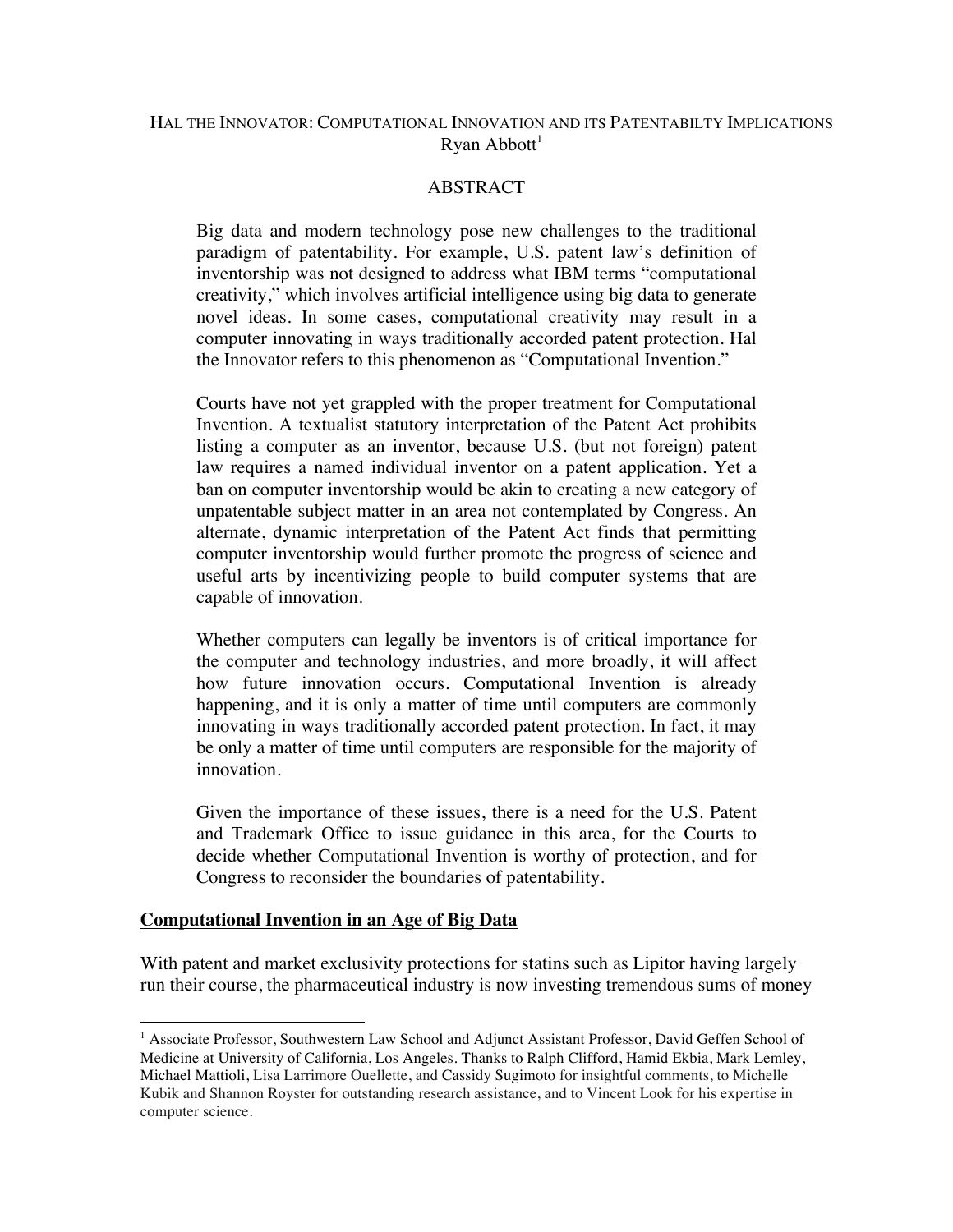in search of the next generation of cardiovascular blockbusters. In part, these efforts have focused on an enzyme known as proprotein covertase subtilisin/kexin type 9 (PCSK9). Most of the experimental drugs (none are yet approved) targeting PCSK9 are antibodies that inhibit the enzyme, such as those in trials now by Regeneron/Sanofi<sup>2</sup> and Pfizer<sup>3</sup>.

Suppose a hypothetical company, Abbott Biologics (Abbott), has developed a new biological drug, "AbboVax," which acts as a vaccine to treat and prevent cardiovascular disease by targeting PCSK9. Unlike the drugs currently in clinical trials, AbboVax does not contain antibodies. Rather, it utilizes a fragment of the PCSK9 enzyme to get the body to make its own antibodies.<sup>4</sup>

AbboVax was developed by a special member of Abbott's research team—Hal.<sup>5</sup> Hal is the Research and Development (R&D) Department's moniker for a supercomputer running proprietary software, developed by Abbott's Software Department, which is used for drug development. Though susceptible to flashes of genius, members of the R&D Department are not known for their creative marketing practices. Indeed, Abbott has a Marketing Department for precisely that reason. The company also has their own Intellectual Property (IP) Department working with outside counsel to prosecute several patent applications on Hal's software.

Hal's functionality complements or even supplants the traditional screening methods used in early-stage drug development. Hal is able to model potential therapeutic candidates and very accurately predict those candidates' pharmacology and toxicology. Of course, the Food and Drug Administration (FDA) still requires companies to study a candidate's pharmacology and toxicology in animal models and submit that information to the agency in an Investigational New Drug (IND) Application prior to first-in-human clinical trials. Still, Hal's modeling reduces the need for very costly, and often unsuccessful, early stage experimentation. Hal can also contribute to other phases of the drug development cycle—for example, it can design trials, run clinical simulations, and search for new uses of existing drugs.<sup>6</sup>

<sup>!!!!!!!!!!!!!!!!!!!!!!!!!!!!!!!!!!!!!!!!!!!!!!!!!!!!!!!</sup> <sup>2</sup> Damian Garde, *Pfizer's Cooking Up a PCSK9-blocking Pill*, FIERCE BIOTECH (Jan. 13, 2015), http://www.fiercebiotech.com/story/pfizers-cooking-pcsk9-blocking-pill/2015-01-13.

<sup>&</sup>lt;sup>3</sup> Deena Beasley, *Pfizer Developing PCSK9 Pill, Vaccine to Lower Cholesterol*, REUTERS (Jan. 13, 2015), http://www.reuters.com/article/2015/01/13/us-healthcare-pfizer-cholesterol-idUSKBN0KM27A20150113.

 $4$  In fact, Pfizer has also developed an experimental PCSK9 vaccine based on a similar mechanism, though Pfizer's vaccine has yet to enter human trials.

Deena Beasley, *Pfizer Developing PCSK9 Pill, Vaccine to Lower Cholesterol*, REUTERS (Jan. 13, 2015), http://www.reuters.com/article/2015/01/13/us-healthcare-pfizer-cholesterol-idUSKBN0KM27A20150113.

<sup>5</sup> Hal would not be the only computer system serving in this capacity. *See*, *e.g.*, Nick Paul Taylor, Google applies large-scale machine learning to drug discovery, FierceBiotechIT (March 9, 2015), available at: http://www.fiercebiotechit.com/story/google-applies-large-scale-machine-learning-drug-discovery/2015- 03-09.

<sup>6</sup> Artificial intelligence may be most successfully implemented when focusing on specific sub-problems where it can produce verifiable results, such as computer vision or datamining. *See generally* STUART RUSSELL & PETER NORVIG, ARTIFICIAL INTELLIGENCE: A MODERN APPROACH 25–26 (Michael Hirsch et al. eds.,  $3<sup>rd</sup>$  ed. 2010). Computer vision is a field where software processes and analyzes images and reduces the input to numerical or symbolic information, where these symbols are used to make decisions. *See* REINHARD KLETTE, CONCISE COMPUTER VISION vi (Ian Mackie ed., 2014) ("Computer Vision aims at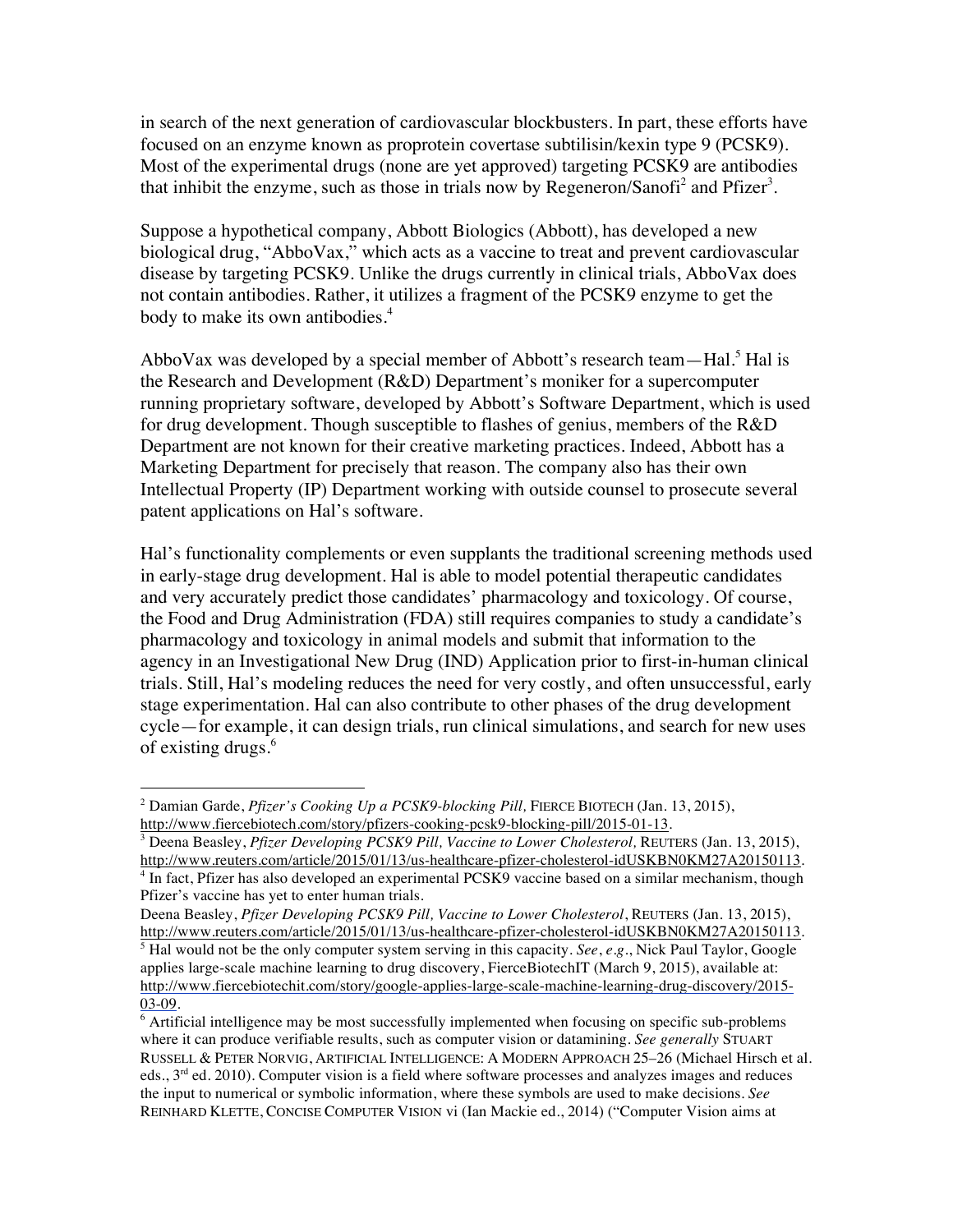Part of the reason for Hal's expansive functionality is that it has access to a staggering amount of genomic and clinical data. Some years ago, a prescient executive at Abbott decided that the company needed to be in the data collection business.<sup>7</sup> The company subsequently engaged in the tremendous undertaking of collecting all of the company's data from its current and past preclinical and clinical programs and translating that data

using cameras for analyzing or understanding scenes in the real world. This discipline studies methodological and algorithmic problems as well as topics related to the implementation of designed solutions"). Similarly, data mining software utilizes artificial intelligence, machine learning, statistics and database systems to process large amounts of data, in an effort to make sense of vast sums of data. SOUMEN CHAKRABARTI ET AL., DATA MINING CURRICULUM: A PROPOSAL 1 (2006).

!!!!!!!!!!!!!!!!!!!!!!!!!!!!!!!!!!!!!!!!!!!!!!!!!!!!!!!!!!!!!!!!!!!!!!!!!!!!!!!!!!!!!!!!!!!!!!!!!!!!!!!!!!!!!!!!!!!!!!!!!!!!!!!!!!!!!!!!!!!!!!!!!!!!!!!!!!!!!!!!!!!!

 $^7$  Abbott Biologics, even if a real company, would not be alone in getting into the data game. For example, Pfizer, the largest pharmaceutical drug manufacture in the United States, recently announced a partnership with 23andme, the Google-back leading consumer genomics and biotechnology firm. *The 50 Largest Pharmaceutical Companies by Sales*, SEEKING ALPHA, http://seekingalpha.com/article/287269-the-50 largest-pharmaceutical-companies-by-sales (Aug. 14, 2011); Caroline Chen, *23andMe Turns Spit Into Dollars in Deal With Pfizer*, BLOOMBERG BUSINESS, (Jan. 12, 2015); *see also* 

http://www.bloomberg.com/news/articles/2015-01-12/23andme-gives-pfizer-dna-data-as-startup-seeksgrowth; *see also* David Lumb, *23andme Gives Pfizer Access to Its Genome Database* FAST COMPANY (Jan. 13, 2015), http://www.fastcompany.com/3040864/fast-feed/23andme-gives-pfizer-access-to-its-genomedatabase. This partnership will give Pfizer access to anonymous, aggregated DNA data and granular personal information of approximately 650,000 consenting 23andme consumers that had purchased a mailin saliva test used to get their genetic ancestry over the last seven years. Caroline Chen, *23andMe Turns Spit Into Dollars in Deal With Pfizer*, BLOOMBERG BUSINESS, (Jan. 12, 2015),

http://www.bloomberg.com/news/articles/2015-01-12/23andme-gives-pfizer-dna-data-as-startup-seeksgrowth. This information may allow Pfizer to discover connections between genes, diseases, and traits quicker and accelerate the development of new treatments and clinical trials. Caroline Chen, *23andMe Turns Spit Into Dollars in Deal With Pfizer*, BLOOMBERG BUSINESS, (Jan. 12, 2015),

http://www.bloomberg.com/news/articles/2015-01-12/23andme-gives-pfizer-dna-data-as-startup-seeksgrowth. Although the cost to Pfizer for the data remains undisclosed, a similar deal with Genentech for Parkinson's research was reported to cost \$10 million dollars upfront and as much as \$50 million total. *Id*. The demand for 23andme's data does not stop with Pfizer and Genentech; 23andme CEO Anne Wojcicki announced at the January 2015 J.P Morgan Health Care Conference that 23andme has signed 12 other genetic data partnerships with both private companies and universities. Mark Sullivan, *23andMe has Signed 12 Other Genetic Data Partnerships Beyond Pfizer and Genentech*, VB NEWS (Jan. 14, 2015), http://venturebeat.com/2015/01/14/23andme-has-signed-12-other-genetic-data-partnerships-beyond-pfizerand-genentech/.

Pharmaceutical–biotechnology partnerships are part of an emerging big data trend. Ira A. Rosenberg et al., *Fierce Pharma Competition Fosters Partnerships; Important Issues to Consider in Pharmaceutical-Biotechnology Alliances; Corporate Law*, N.J. L. J., July 31, 2006 at 49 (LEXIS). Pharmaceutical-biotechnology alliances offer both parties a competitive advantage: pharmaceutical companies gain access to rapidly developing science and innovative products, while biotechnology companies obtain the capital necessary to move through the development process. *Id*.; *See also* Mark Sullivan, *23andMe has Signed 12 Other Genetic Data Partnerships Beyond Pfizer and Genentech*, VB NEWS (Jan. 14, 2015), http://venturebeat.com/2015/01/14/23andme-has-signed-12-other-genetic-datapartnerships-beyond-pfizer-and-genentech/. In fact, some biotechnological business plans include these alliances as a critical component for success. Ira A. Rosenberg et al., *Fierce Pharma Competition Fosters Partnerships; Important Issues to Consider in Pharmaceutical-Biotechnology Alliances; Corporate Law*, N.J. L. J., July 31, 2006 at 49 (LEXIS). Shared information and capital leads to "less expensive early stage deals" that historically may have not been contemplated due to the high-risk involved; thus resulting in developments that would have never been realized but for the alliance. Ira A. Rosenberg et al., *Fierce Pharma Competition Fosters Partnerships; Important Issues to Consider in Pharmaceutical-Biotechnology Alliances; Corporate Law*, N.J. L. J., July 31, 2006 at 49 (LEXIS).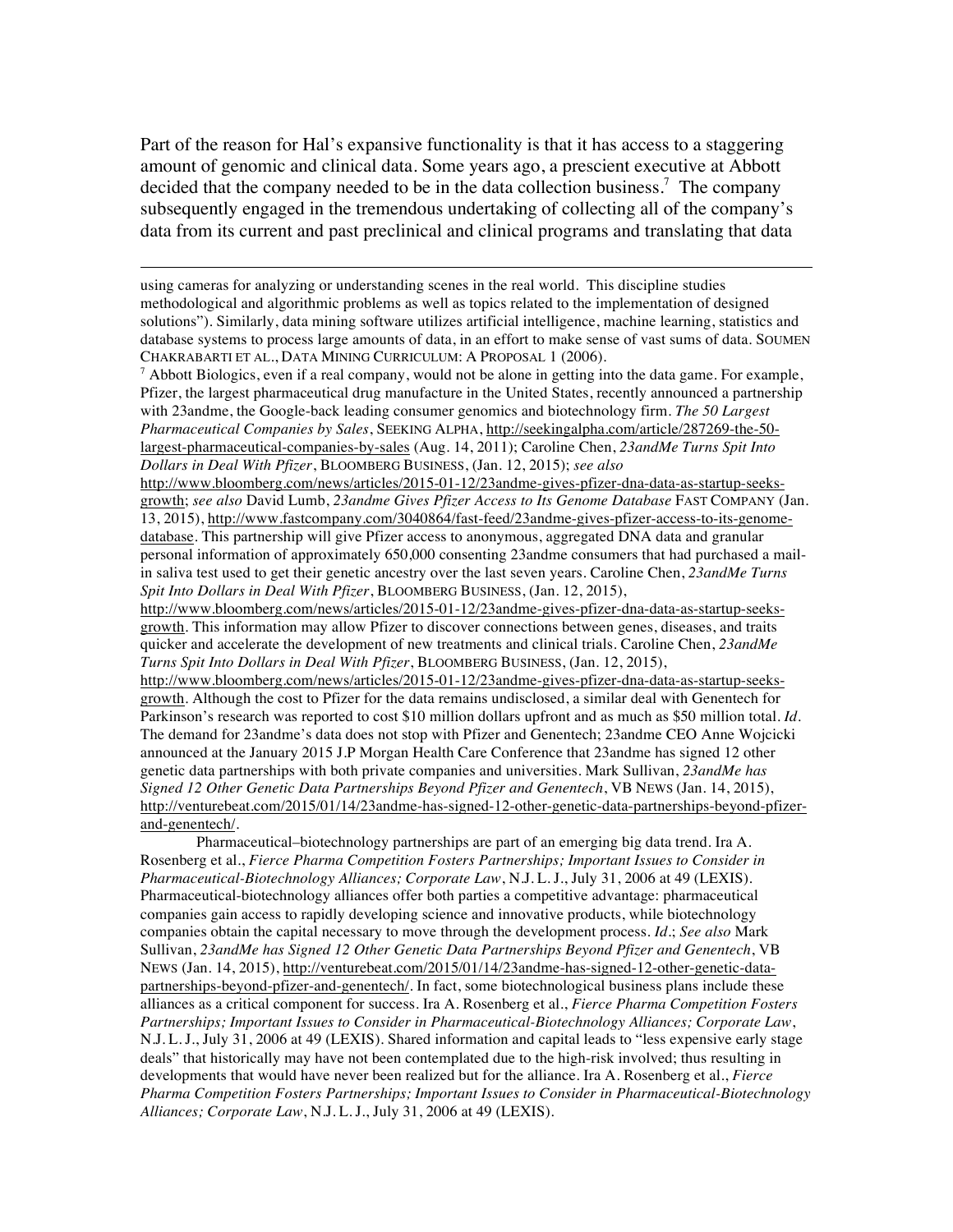into a Hal-compatible format. Abbott also purchased proprietary data from private insurers, health maintenance organizations (HMOs) and academic centers. In addition, Hal can access publically available databases such as those maintained by the National Institutes of Health. $8$  At present, Hal has access to clinical data on over 50 million patients.<sup>9</sup>

To determine the optimal formulation of AbboVax, Hal broke down PCSK9, a 692 amino acid glycoprotein, into fragments of various lengths. It turns out that different amino acid segments (peptides) of PCSK9 are more or less immunogenic. In other words, the body only develops antibodies in response to certain PCSK9 peptides, and certain peptides induce a particularly strong response. Hal determined that one particular peptide segment of PCSK9, "AbboPep," generated the strongest response from the immune system.

While it may have been possible to use AbboPep by itself in a vaccine, Hal determined that it would be more effective when linked to an adjuvant and a carrier molecule. A number of adjuvants and carrier molecules are used in vaccinology and generally known to vaccinologists. However, even for experts, it is often a matter of extensive (and expensive) trial and error to determine the optimal adjuvant, carrier, and linking chemistry. The formulation of a therapeutically effective amount of AbboPep linked to an adjuvant and carrier, together with various excipients (a surfactant, chelating agent, histidine-arginine buffer, etc.), comprises AbboVax.

All of Hal's work in formulating AbboVax was done digitally, and Hal was even able to determine that the only common side-effects of the treatment would be mild gastrointestinal-upset and headache. The FDA still required Abbott to complete the standard package of preclinical tests—but the results ended up being completely consistent with Hal's predictions.

!!!!!!!!!!!!!!!!!!!!!!!!!!!!!!!!!!!!!!!!!!!!!!!!!!!!!!!

 $\frac{9}{9}$  While a seemingly tremendous amount of data, it is a small fraction of the data actually being used in the Sentinel Initiative. The Food and Drug Administration Amendments Act of 2007 (FDAAA) led to the introduction of the Federal Sentinel Initiative, which pioneered the first successful long-term secondary use of electronic medical data to assess drug safety. Public Law 110-85 was signed into law September 2007. *See* Title IX, Section 905; *see also The Sentinel Initiative: National Strategy for Monitoring Medical Product Safety*, U.S. DEP'T OF HEALTH AND HUM. SVCS. 2 (May 2008), *available at*

http://www.fda.gov/downloads/Safety/FDAsSentinelInitiative/UCM274548.pdf.

<sup>&</sup>lt;sup>8</sup> E.g., CDC WONDER, http://wonder.cdc.gov/ (last visited Feb. 4, 2015); HEALTHDATA.GOV, http://www.healthdata.gov/ (last visited Feb. 4, 2015); EBSCO HOST GLOBAL HEALTH, http://www.ebscohost.com/academic/global-health (last visited Feb. 4, 2015).

http://www.fda.gov/downloads/Safety/FDAsSentinelInitiative/UCM124701.pdf; *see also* Ryan Abbott, *Big Data and Pharmacovigilance: Using Health Information Exchanges to Revolutionize Drug Safety*, 99 IOWA L. REV. 225, 227 (2013). The Federal Sentinel Initiative pilot program has succeeded in gaining secured access to over 178 million patients' healthcare data to create a national electronic safety surveillance system, far exceeding its goal to reach 100 million patients by July 2010. Janet Woodcock, *Another Important Step in FDA's Journey Toward Enhanced Safety Through Full-Scale "[A]ctive [S]urveillance,"* U.S. FOOD AND DRUG ADMINISTRATION (Dec. 20, 2014),

http://blogs.fda.gov/fdavoice/index.php/tag/sentinel-initiative/; *see also Report to Congress, The Sentinel Initiative – A National Strategy for Monitoring Medical Product Safety*, U.S. DEP'T OF HEALTH AND HUM. SVCS. 6 (Aug. 19, 2011), *available at*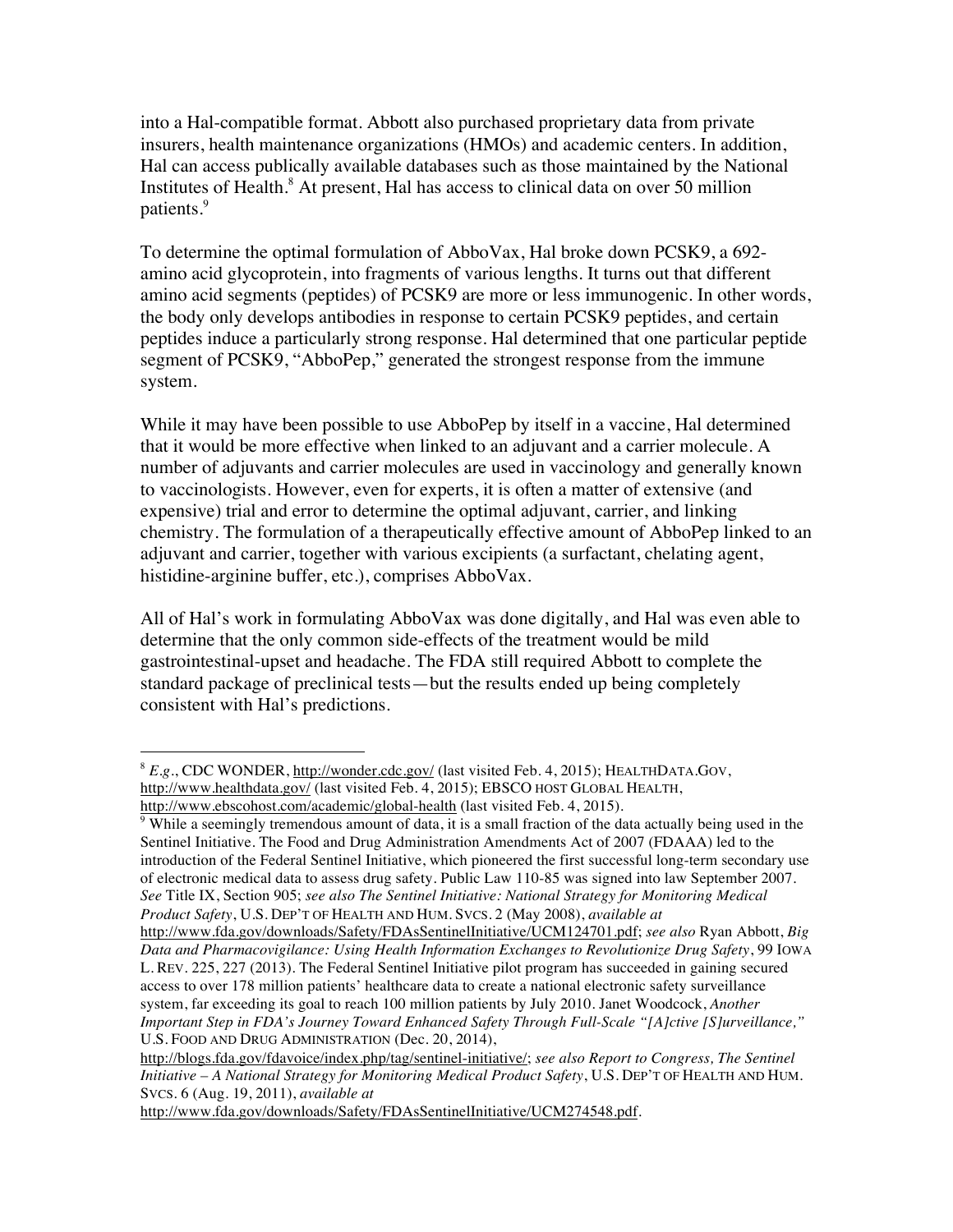Hal's work was not limited to AbboVax. Hal determined that Abbott's existing statin, "AbboStatin," for which patent protection had expired, was effective at treating prostate cancer. Hal determined this in part based on reviewing clinical data that showed the use of AbboStatin lowered prostate specific antigen (PSA), a biomarker associated with prostate cancer.

It was difficult to make further inferences because of challenges with the data. Some of the data was difficult to analyze because it was not in a common data format. In other words, the various electronic medical record systems did not all capture the same data fields, or they coded the information differently. In some cases, data consisted of only scanned handwritten notes. More importantly, Hal had detected problems with data integrity. Some of these were obvious, such as the patients whose ages were listed as 999 or 6'10". Other data integrity issues were less obvious, such as patients whose handwritten notes conflicted with what had been entered into the electronic medical records, or patients who were not coded as having prostate cancer despite a positive biopsy.

To translate all of the data into a workable common data format and to resolve the integrity issues, Hal rewrote its own programming.10 The new programming incorporated

!!!!!!!!!!!!!!!!!!!!!!!!!!!!!!!!!!!!!!!!!!!!!!!!!!!!!!!

Hal's database sorting thread (a sequence of instructions that handles all database sorting logic and algorithms) returns data to Hal's managing thread (Hal's main thread that directs other threads and makes top level decisions), signaling that it is unhappy because of a formatting issue. The warning specifies that too many database clinical entries have non-matching fields. As a result, other algorithms cannot compare apples to apples, and thus, cannot run as smoothly. Hal's managing thread hands this problem off to Hal's warning handler (another thread), which is programmed to look in its database to adopt a strategy to resolve the issue. Hal decides the best course of action is to reformat, so it evaluates existing databases to determine an optimal organization. Then, Hal opens an off-the-shelf database software application and gives it input commands that describe to the database software what the size of the database is and what the fields are for each entry are. Hal has just solved the database-formatting problem.

Two seconds later (a lifetime for Hal), Hal's manager thread receives a suggestion from its database sorter thread. This time, the database sorter complains that there is a data integrity issue. The

<sup>&</sup>lt;sup>10</sup> Hal is not the stuff of science fiction—the technology may already exist to create a program with Hal's functionality. Hal would be a multi-threaded application. Each thread would be a different sequence of instructions that could execute independently, allowing Hal to perform tasks concurrently. BILL LEWIS & DANIEL J. BERG, THREADS PRIMER: A GUIDE TO MULTITHREADED PROGRAMMING 38 (1996). Hal might be programmed to run and manage hundreds of different tasks. Hal would also be event driven. In other words, it would respond to certain external events or triggers that it is monitoring. *See* Frank Dabek et al., *Event-driven Programming for Robust Software*, MIT LAB. FOR COMPUTER SCI. 1 (Jul. 1, 2002), *available at* http://www.scs.stanford.edu/~dm/home/papers/dabek:event.pdf ("Event-based programs are typically driven by a loop that polls for events and executes the appropriate callback when the event occurs"). These events can be user interface inputs, news/internet driven, or activated by the addition of a new database or a modification to an existing database. For example, as an AbboStatin patent nears expiry, this could trigger Hal to run algorithms to see if there are any new applications for AbboStatin. At its core, Hal would be capable of (metaphorical) reflection. Reflection is a software concept that refers to a computer program that can examine itself, and modify its own behavior (and even its own code). J. Malenfant et al., A Tutorial on Behavioral Reflection and its Implementation in Proceedings of the First International Conference Reflection 1 (Apr. 1996), *available at*

http://www2.parc.com/csl/groups/sda/projects/reflection96/docs/malenfant/malenfant.pdf. Hal would react to input from the outside world, via the internet, as well as input from its running tasks, and historical stored data that Hal has kept in memory, to make modifications to itself or change its behavior when necessary. Consider a scenario for how Hal could solve the data formatting and data integrity issues: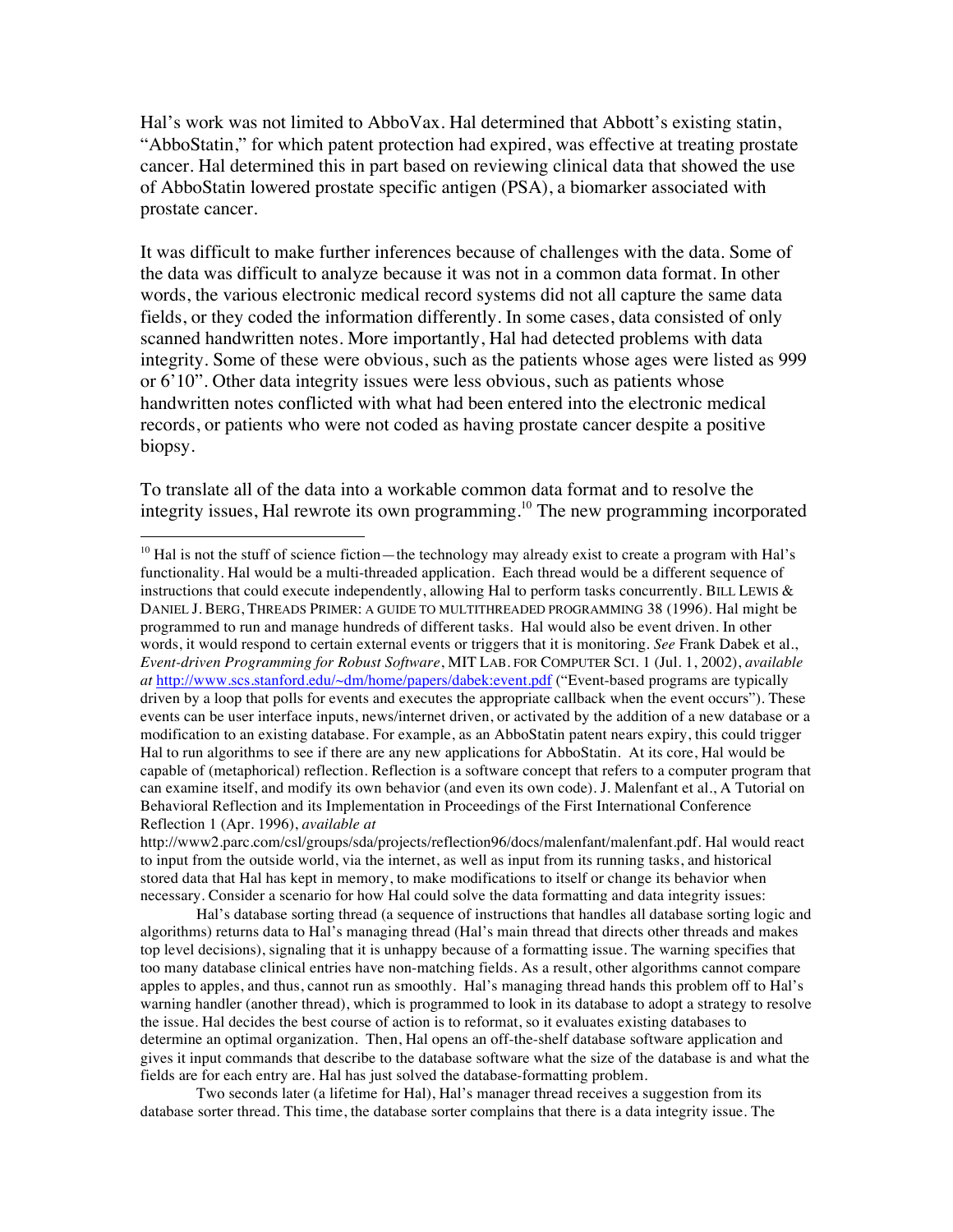optical character recognition to translate handwritten notes into a workable format, and it allowed Hal to reformat the existing electronic data into a common data format. More importantly, it allowed Hal to resolve data integrity issues by estimating the accuracy of data, generating alternate possibilities, and predicting which possibilities were the most accurate. Hal's improved programming then determined that the use of AbboStatin independently increased life expectancy among men with certain types of lung cancer. When the R&D Department realized Hal had created a more efficient version of itself, they renamed the computer Hal 2.0.<sup>11</sup>

handwritten inputs appear suspect because the values in certain fields are out of range (i.e., weight = 20,464 lbs) at a higher frequency than normal. Hal then searches its network and the internet for other pre-existing character recognition software, which it can then build and use for its own purposes. Or, Hal can rewrite its existing image recognition software. Certain programming languages, such as Lisp and Smalltalk are HomoIconic (a computer language is considered to be HomoIconic when its program structure resembles its syntax, this permits all code in the language to accessed as well as changed as data), *omoiconicity*, HOMO ICONIC, http://www.homoiconic.com/ (last visited Mar. 8, 2015), and lend themselves to reflection. *See Homoiconic Languages,* TRUE BLUE (Apr. 19, 2007),

!!!!!!!!!!!!!!!!!!!!!!!!!!!!!!!!!!!!!!!!!!!!!!!!!!!!!!!!!!!!!!!!!!!!!!!!!!!!!!!!!!!!!!!!!!!!!!!!!!!!!!!!!!!!!!!!!!!!!!!!!!!!!!!!!!!!!!!!!!!!!!!!!!!!!!!!!!!!!!!!!!!!

https://blogs.oracle.com/blue/entry/homoiconic\_languages ("The advantage on the other hand is that the uniformity of syntax makes it easy for us (Humans) to think about the written code as another data that can be manipulated. It becomes easy to think about higher order code (i.e. code that writes or modifies code)") (last visited Mar. 8, 2015). Hal can incrementally make changes in its existing image recognition software, and test each variation, and each variation with a new variation, and so on, until Hal has authored new image recognition software with superior results. This method is called the reflective tower. *See* MALENFANT, *supra* at 4 ("In fact, in his design, the interpreter Pi is used to run the code of the interpreter Pi-1, and so on, with the interpreter P1 running the base program. This stack of interpreters is called a reflective tower").

http://money.cnn.com/2015/01/15/technology/musk-artificial-intelligence/; *see also* Dylan Love, *Scientists Are Afraid to Talk About the Robot Apocalypse, and That's a Problem,* BUSINESS INSIDER (Jul. 18, 2014), http://www.businessinsider.com/robot-apocalypse-2014-7#ixzz3QQpLJ0Jj. Musk is concerned that society is approaching the "singularity"—a point in the future when machines can outperform humans. AI may be indifferent to human welfare and could solve problems in ways that could lead to harm against humans. Microsoft founder Bill Gates is also troubled by the possibility that AI could grow too strong for people to control. Kevin Rawlinson, *Microsoft's Bill Gates Insists AI is a Threat,* BBC (Jan. 29, 2015),

http://www.bbc.com/news/31047780 (Gates notes that at first, machines will be very helpful in completing tasks that may be too difficult or time consuming for humans. He warns that a few decades after, however, artificial intelligence may be strong enough to be a concern. Gates believes that Microsoft will see more progress than ever over the next three decades in the area of AI). Nor are Musk and other modern scientists the first ones to seriously question the possible threats posed by AI. *See, e.g.,* Irving J. Good, *Speculations Concerning the First Ultraintelligent Machine,* 6 ADVANCES IN COMPUTERS 31, 31-88 (1965), *available at* http://webdocs.cs.ualberta.ca/~sutton/Good65ultraintelligent.pdf.

Alternately, for a skeptical perspective on the ability of AI to reflect, See, generally, Ekbia, H.R. (2008). Artificial Dreams: The Quest for Non-Biological Intelligence. New York: Cambridge University Press.

<sup>&</sup>lt;sup>11</sup> Professor Stephen Hawking has even warned that computers capable of improving their own designs could pose a danger to humans. Rory Cellan Jones, *Stephen Hawking Warns Artificial Intelligence Could End Mankind,* BBC (Dec. 2, 2014), http://www.bbc.com/news/technology-30290540 (Professor Stephen Hawking warns that the creation of thinking machines poses a threat to humans' existence. He notes that primitive forms of AI developed so far have proved very useful. However, he also notes that humans, limited by slow biological evolution, could not keep up with a computer that can improve its own design without the need for human manipulation. Rollo Carpenter, creator of Cleverbot, opines that achieving full artificial intelligence may happen in the next few decades). Other key opinion leaders have similar concerns. Indeed, Elon Musk recently donated ten million dollars to the Future of Life Institute, which focuses on threats posed by advances in artificial intelligence (AI). *See* Chris Isidore, *Elon Musk gives \$10M to Fight Killer Robots,* CNN MONEY (Jan. 16, 2015),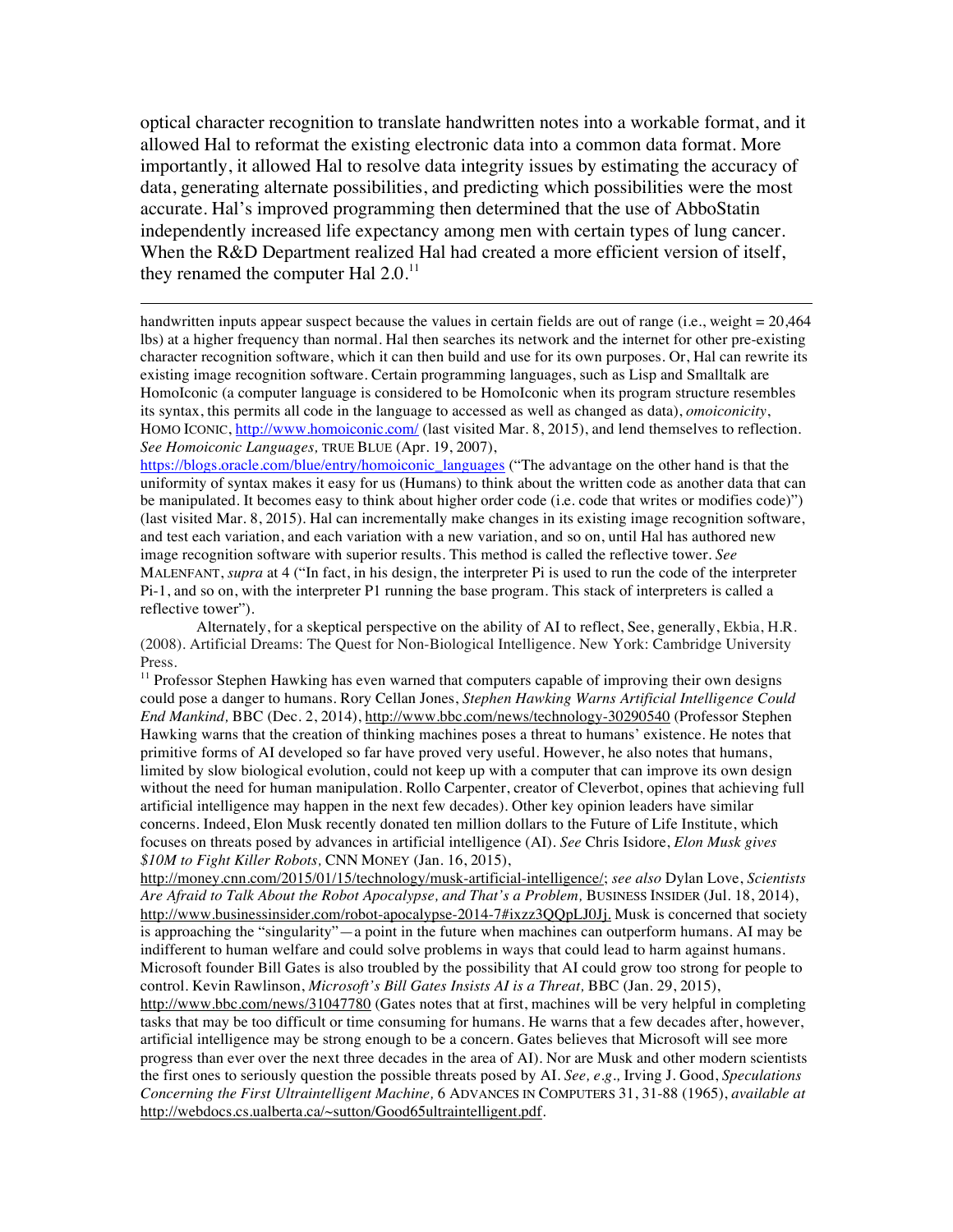At one point in Abbott's history, the IP Department worked more or less independently of the other departments, receiving manually submitted disclosures from researchers that went into, what the researchers semi-jokingly referred to as, the "Black Hole." But after a series of high-profile, novelty-destroying disclosures in 2009, the company has hosted a monthly interdepartmental IP meeting to ensure that the company is strategically protecting its intellectual property.

Over the course of these meetings, the IP Department identified several Hal-associated discoveries that are likely appropriate for patent protection. For example, AbboPep may be patentable, although there is some question of whether a peptide is patentable under *Myriad*.<sup>12</sup> In any case, its use as a vaccine is likely patentable, as is the AbboVax formulation. Other targets include the use of the formulation to treat cardiovascular disease, the methods used to manufacture AbboVax, and the dose at which AbboVax will be effective therapeutically. Not to mention, elements of Hal 2.0 may be patentable.

The IP Department has also identified several challenges to obtaining patent protection. For example, in the case of AbboStatin and PSA, it may be problematic to meet enablement requirements and prove utility.<sup>13</sup> Hal analyzed as many as 50 million patient records based on its algorithms to discover this new use. It is not clear what kind of evidence the U.S. Patent and Trademark Office (USPTO) may require to satisfy written enablement requirements and to provide evidence of clinical utility. It is not even clear to the R&D Department precisely what databases Hal accessed.<sup>14</sup> For that matter, even if it is possible to obtain patents for these inventions, it is not clear who the inventors would  $be.<sup>15</sup>$ 

!!!!!!!!!!!!!!!!!!!!!!!!!!!!!!!!!!!!!!!!!!!!!!!!!!!!!!!

<sup>15</sup> The issue of Computational Invention and intellectual property protection has been considered "since the 1960s when people began thinking about the impact of computers on copyright." See Arthur R. Miller, Copyright Protection for Computer Programs, Databases and Computer-Generated Works: Is Anything New Since CONTU?, 106 HARV. L. REV 977, 1043 (1993). Professor Miller argued in 1993 that, "computer science does not appear to have reached a point at which a machine can be considered so 'intelligent' that it truly is creating a copyrightable work." *Id*. at 1073. Rather, "for the foreseeable future, the copyrightability of otherwise eligible computer-generated works can be sustained because of the significant human element in their creation, even though there may be some difficulty is assigning authorship." *Id*. Abraham Kaminstein, the Register of Copyrights, reported that by 1965, the Copyright Office had received registrations for an abstract drawing and a musical composition created by a computer. COPYRIGHT OFFICE, SIXTY-EIGHTH ANNUAL REPORT OF THE REGISTER OF COPYRIGHTS 7 (1966).

Most of the focus on Computational Invention and intellectual property has been in the copyright rather than the patent context. *See e.g.,* Pamela Samuelson, Allocating Ownership Rights in Computer-Generated Works, 47 U. Pitt. L. Rev. 1185 (1985) (arguing in 1985 that computers cannot be authors because they do not need incentives to generate output). "Only those stuck in the doctrinal mud could even think that computers could be 'authors.'" *Id*. at 1200. *See also* Annemarie Bridy, Coding Creativity: Copyright and the Artificially Intelligent Author (July 18, 2011). 5 Stan. Tech. L. Rev., 1-28, 28 (2012) ("arguing that AI authorship is readily assimilable to the current copyright framework through the work

<sup>&</sup>lt;sup>12</sup> Assoc. for Molecular Pathology v. Myriad Genetics, Inc., 469 U.S. \_\_\_, 133 S.Ct. 2107, 2118–20, 186 L.Ed.2d 124 (2013) (holding that natural occurring DNA sequences cannot be patented, but artificially created DNA is patent eligible).<br> $^{13}$  35 U.S.C. § 102 (2012).

<sup>&</sup>lt;sup>14</sup> 35 U.S.C. § 112 (2012). The purpose of the requirement that the specification describe the invention in such terms that one skilled in the art can make and use the claimed invention is to ensure that the invention is communicated to the interested public in a meaningful way.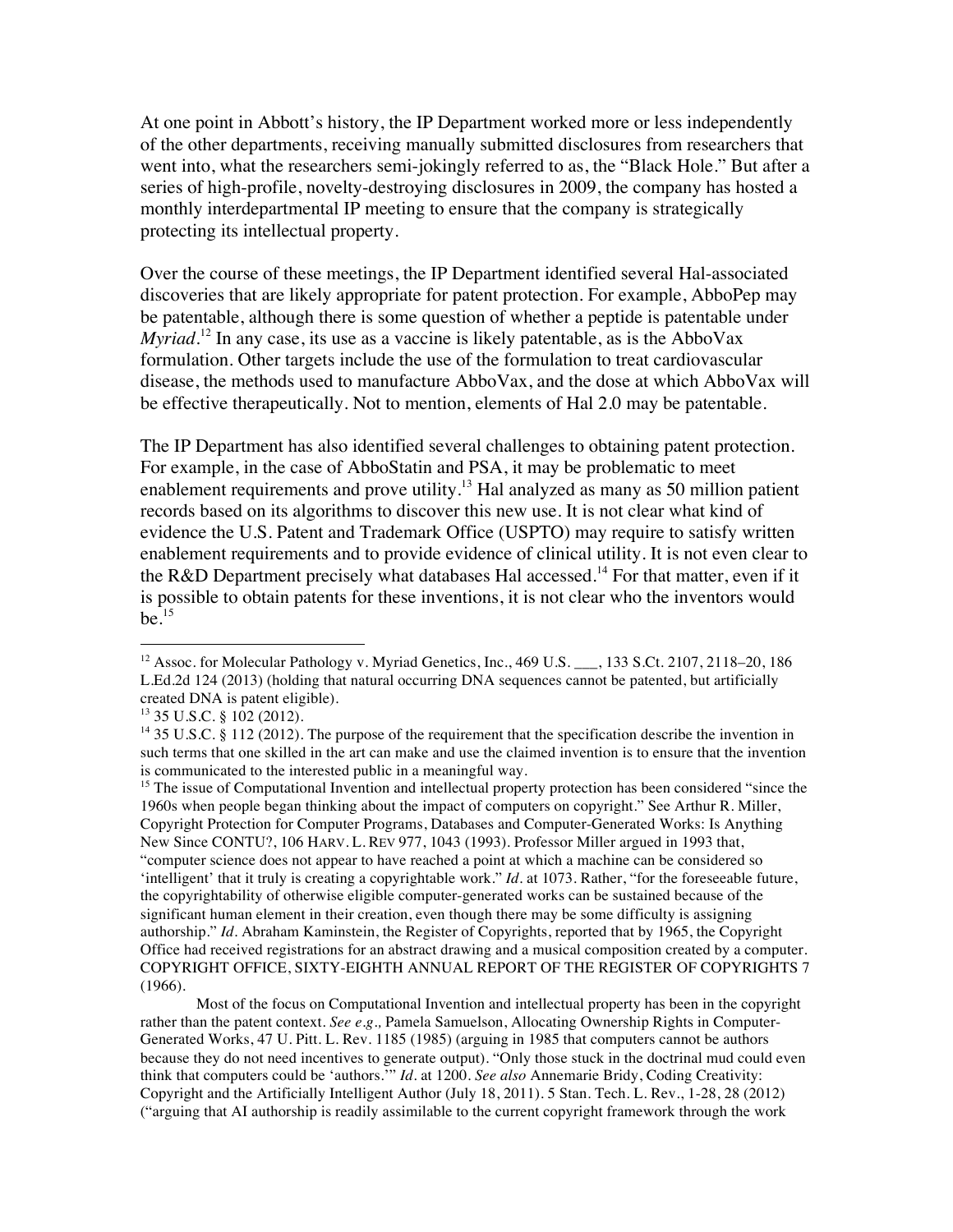There have been a multitude of opinions regarding inventorship. Members of one group in the R&D Department have claimed they invented AbboPep and AbboVax. They directed Hal to test the immunogenicity of the PCSK9 enzyme suspecting that it was a vaccine candidate. Members of a different group within that department claimed credit for directing Hal to investigate new uses of AbboStatin. The computer programmers who created Hal's software have also claimed they should be inventors, given that Hal did all of the heavy lifting and they created Hal. A member of the Marketing Department suggested that Hal should be the inventor—no one directed Hal to rewrite its own programming, and Hal was only able to investigate the use of AbboStatin for lung cancers by virtue of its improved programming. Hal itself was silent on the issue. At one point, the CEO attended a meeting and chimed in that he should be the inventor for all of the applications. It was his idea to develop a new cardiovascular blockbuster to make up for lost statin sales, and he had always thought it made sense to look into repurposing existing drugs. What became clear during the inventorship debate was that no one was quite sure how the law would handle a computer system innovating in ways traditionally accorded patent protection (what this Chapter refers to as "Computational Invention").

#### **Computational Invention and Patent Protection**

All U.S. patent applications require one or more named inventors.<sup>16</sup> Although all Abbott employees sign an employment contract assigning any inventions they create to the company, <sup>17</sup> under U.S. patent law a company cannot be an inventor—only an individual

!!!!!!!!!!!!!!!!!!!!!!!!!!!!!!!!!!!!!!!!!!!!!!!!!!!!!!!!!!!!!!!!!!!!!!!!!!!!!!!!!!!!!!!!!!!!!!!!!!!!!!!!!!!!!!!!!!!!!!!!!!!!!!!!!!!!!!!!!!!!!!!!!!!!!!!!!!!!!!!!!!!!

made for hire doctrine, which is a mechanism for vesting copyright directly in a legal person who is acknowledged not to be the author-in-fact of the work in question.").

Among those addressing the patenability implications of Computational Invention, Ralph Clifford has argued that works generated autonomously by computers should remain in the public domain unless AI develops a consciousness that allows it to respond to the Copyright Act's incentives. *See* Ralph D. Clifford, Intellectual Property in the Era of the Creative Computer Program: Will the True Creator Please Stand Up?, 71 TUL. L. REV. 1675, 1702-03 (1997). *See also* Liza Vertinsky & Todd M. Rice, Thinking About Thinking Machines: Implications of Machine Inventors for Patent Law, 8 B.U. J. SCI. & TECH. L. 574, 581 (2002). Colin R. Davies has argued more recently that a computer should be given legal recognition as an individual under UK law to allow proper attribution of authorship and to allow respective claims to be negotiated through contract. *See* Colin R. Davis, 27 Computer Law & Security Review, 601–619 (2011). <sup>16</sup> 35 U.S.C. § 111(a) (2012). The same issues surrounding computer inventorship may not exist outside of the U.S. where applications do not require a named inventor. *See* U.S. PATENT & TRADEMARK OFFICE U.S. DEP'T OF COMMERCE, MANUAL OF PATENT EXAMINING PROCEDURE § 2137.01 (9<sup>th</sup> ed. 2014), *available at* http://www.uspto.gov/web/offices/pac/mpep/mpep-2100.pdf (inventorship) ("The requirements that the applicant for a patent in an application filed before September 16, 2012 be the inventor, and that the inventors be identified in applications filed on or after September 16, 2012, are characteristics of U.S. patent law not generally shared by other countries"). For example, a patent application at the European Patent Office may be filed by "any body equivalent to a legal person by virtue of the law governing it." EUR. PAT. CONVENTION art. 58 (2007), *available at* http://www.epo.org/law-practice/legal-

<sup>&</sup>lt;sup>17</sup> Most, but not all, of the inventions in this hypothetical are required to be assigned to the company under the employment contract. Abbott Biologics is headquartered in California, where employees are permitted to retain ownership of inventions that are developed entirely on their own time without using their employer's equipment, supplies, facilities or trade secret information, except for inventions that either: related at the time of conception or reduction to practice of the invention to the employer's business, or actual or demonstrably anticipated research or development of the employer; or, resulted from any work performed by the employee for the employer. CAL. LABOR CODE § 2872(a).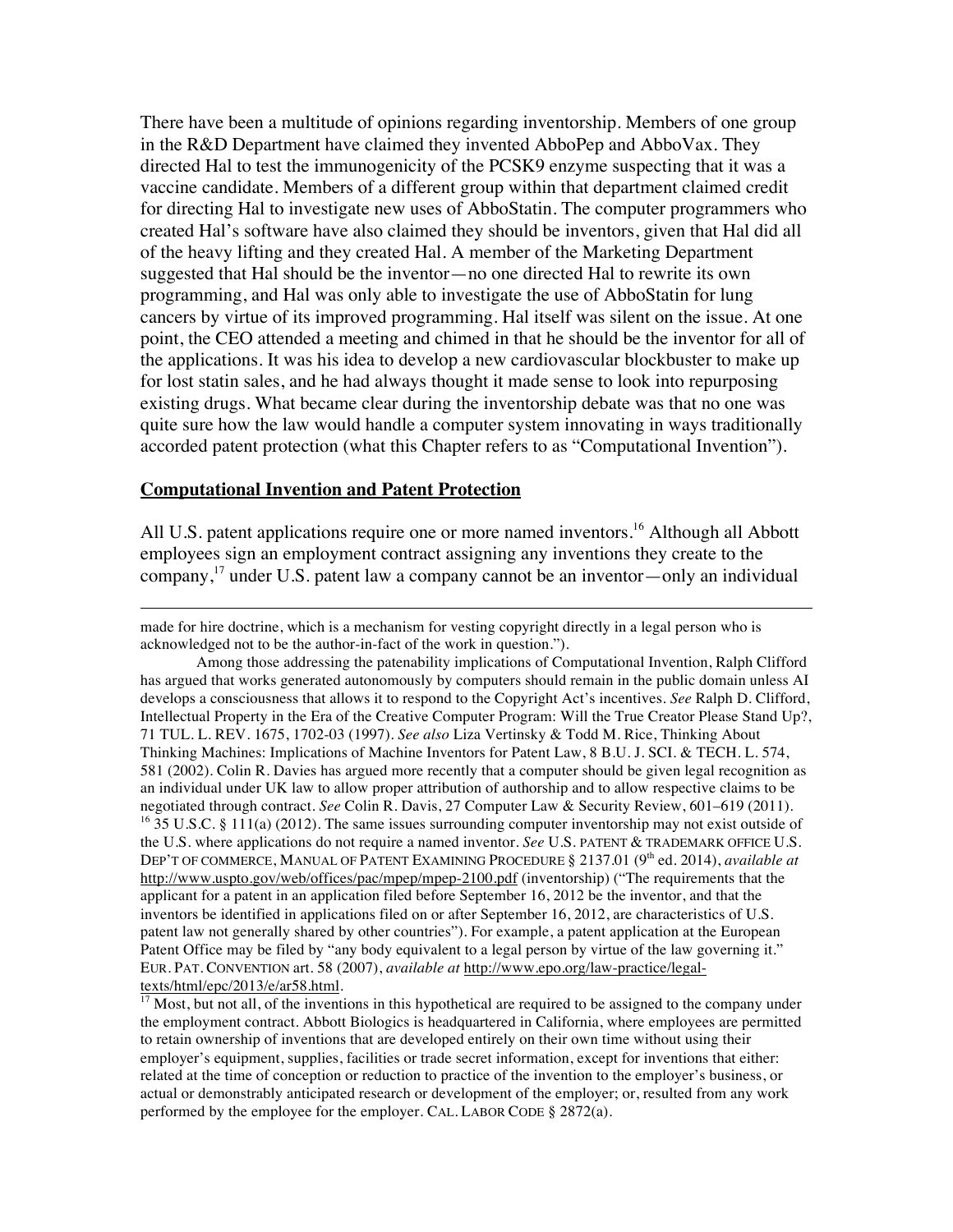can be an inventor.<sup>18</sup> Thus, the entity Abbott can only be the assignee on these patent applications.

As laid out in the USPTO's Manual of Patent Examining Procedure (MPEP),<sup>19</sup> the criteria for inventorship is seemly straightforward: "The threshold question in determining inventorship is who conceived the invention. Unless a person contributes to the conception of the invention, he is not an inventor… Insofar as defining an inventor is concerned, reduction to practice, per se, is irrelevant… One must contribute to the conception to be an inventor."<sup>20</sup> Of course, that definition begs for further definition: namely, what does it mean to conceive and reduce to practice? Conception has been defined as "the formation in the mind of the inventor of a definite and permanent idea of the complete and operative invention as it is thereafter to be applied in practice...."<sup>21</sup> It is, "the complete performance of the mental part of the inventive act."<sup>22</sup> After conceiving of an invention, a person having ordinary skill in the subject matter of the invention should be able to reduce the invention to practice without extensive experimentation or additional inventive skill.<sup>23</sup> Reduction to practice refers to either actual reduction—where it can be demonstrated the claimed invention works for its intended purpose (for example, with a working model)—or to constructive reduction—where an invention is described in writing in such as way that it teaches a person of ordinary skill in the subject matter to make and use the invention (as in a patent application).<sup>24</sup> An inventor need only conceive of the invention—another individual can reduce the invention to practice.<sup>25</sup>

Based on the criteria for inventorship, the CEO is out of luck. Merely suggesting the idea of a result, rather than a means to accomplish it, does not make the CEO an inventor.<sup>26</sup> It

<sup>19</sup> Manual of Patent Examining Procedure, 2137.01(II).

!!!!!!!!!!!!!!!!!!!!!!!!!!!!!!!!!!!!!!!!!!!!!!!!!!!!!!!

F.2d 1349, 1351-52, 196 U.S.P.Q (BNA). 465, 467 (C.C.P.A. 1978).

<sup>&</sup>lt;sup>18</sup> *See* 35 U.S.C. § 115, 116 (2012). Under the Patent Act, only individuals can invent, not corporations.

<sup>20</sup> *In re* Hardee, 223 U.S.P.Q. (BNA) 1122, 1123 (Comm'r Pat. & Trademarks 1984). *See also* Bd. of Education *ex rel*. Bd. of Trs. of Fla. State Univ. v. Am. Bioscience Inc., 333 F.3d 1330, 1340, 67 U.S.P.Q. 2d (BNA) 1252, 1259 (Fed. Cir. 2003) ("Invention requires conception." With regard to the inventorship of chemical compounds, an inventor must have a conception of the specific compounds being claimed. "[G]eneral knowledge regarding the anticipated biological properties of groups of complex chemical compounds is insufficient to confer inventorship status with respect to specifically claimed compounds."); *see also Ex parte* Smernoff, 215 USPQ 545, 547 (Bd. App. 1982) ("one who suggests an idea of a result to be accomplished, rather than the means of accomplishing it, is not an coinventor").

<sup>&</sup>lt;sup>21</sup> Townsend v. Smith, 36 F.2d 292, 295, 4 U.S.P.Q. (BNA) 269, 271 (C.C.P.A. 1930).

<sup>&</sup>lt;sup>22</sup> Townsend v. Smith, 36 F.2d 292, 295, 4 U.S.P.Q. (BNA) 269, 271 (C.C.P.A. 1930).

<sup>&</sup>lt;sup>23</sup> "[Clonception is established when the invention is made sufficiently clear to enable one skilled in the art to reduce it to practice without the exercise of extensive experimentation or the exercise of inventive skill." Hiatt v. Ziegler, 179 U.S.P.Q. (BNA) 757, 763 (B. P. I. 1973). Conception has been defined as a disclosure of an idea that allows a person skilled in the art to reduce the idea to a practical form without "exercise of the inventive faculty." Gunter v. Stream, 573 F.2d 77, 79, 197 U.S.P.Q. (BNA) 482 (C.C.P.A. 1978).  $14$  Actual reduction to practice "requires that the claimed invention work for its intended purpose." Brunswick Corp. v. U.S*.,* 34 Fed. Cl. 532, 584 (1995). Constructive reduction to practice "occurs upon the filing of a patent application on the claimed invention." Brunswick Corp. v. U.S., 34 Fed. Cl. 532, 584 (1995). The written description requirement is "to ensure that the inventor had possession, as of the filing date of the application relied on, of the specific subject matter later claimed by him." *In re* Edwards, 568

<sup>&</sup>lt;sup>25</sup> De Solms v. Schoenwald, 15 U.S.P.O. 2d (BNA) 1507, 1510 (B.P.A.I. 1990).

<sup>26</sup> *Ex parte* Smernoff, 215 U.S.P.Q. (BNA) 545, 547 (P.T.O. Bd. App. 1982) ("one who suggests an idea of a result to be accomplished, rather than the means of accomplishing it, is not an coinventor").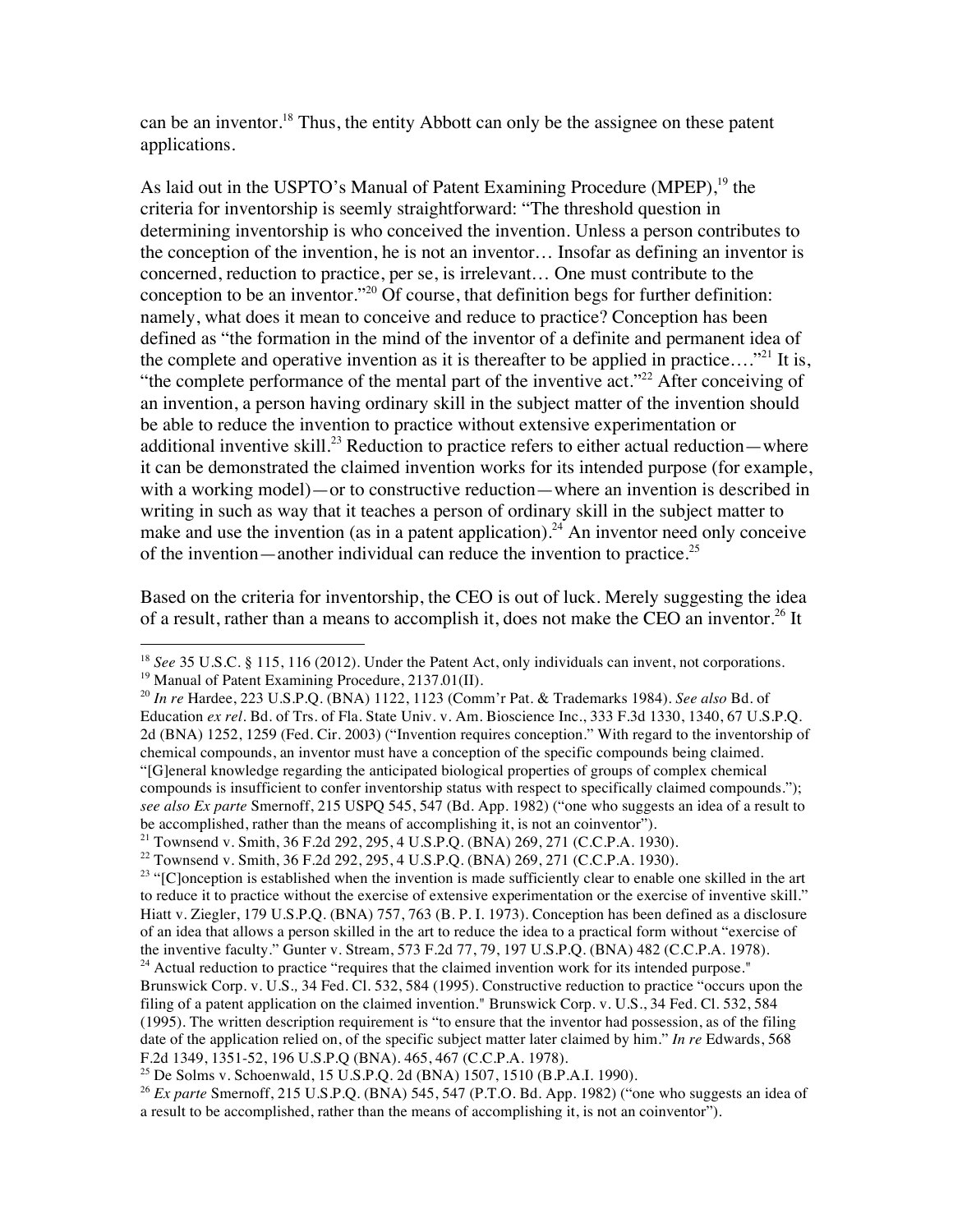is more difficult to determine whether the others should qualify as inventors. An inventor must have formed a definitive and permanent idea of the complete and operable invention to establish conception. In the cases of AbboPep and AbboVax, Hal's software developers would not qualify. While they may have designed sophisticated software, they had no intention of even developing vaccines to treat cardiovascular disease. They merely developed an improved research tool. Though, they could be inventors on patents for Hal's initial software. By contrast, the employees who directed Hal to test the immunogenicity of AbboPep may meet inventorship criteria. Those employees certainly would have been inventors had Hal not been involved and if they had directly (or directed other individuals to) broken down PCSK9 and tested the fragments for immunogenicity. With Hal's involvement, the test would be whether carrying out the steps of breaking down and testing PCSK9 involves the exercise of inventive skill.<sup>27</sup> Here, that task should be well within the abilities of a person with ordinary skill in the field of drug development. So the fact that Hal performed those functions at the direction of the R&D Department makes Hal little different than a sophisticated screening tool. Merely acting under the direction and supervision of others would not make Hal an inventor.<sup>28</sup>

The patents for AbboStatin are different. Had Hal not been involved in this discovery, a human researcher could have gone over the data manually to find the association between AbboStatin and PSA. Although, as Abbott's database grows in size, it becomes impractical, or perhaps nearly impossible for humans to detect these kinds of associations without computer assistance.<sup>29</sup> Still, had a researcher been tasked with data mining to detect new uses, and had that researcher discovered the relationship between AbboStatin and PSA, either the researcher or the individual who directed the researcher would likely qualify as an inventor, or both. $30<sup>30</sup>$ 

Of course, it is not uncommon to have uncertainty during the inventive process. Many inventions are even accidental—penicillin<sup>31</sup> and saccharin,<sup>32</sup> for example. In such cases,

!!!!!!!!!!!!!!!!!!!!!!!!!!!!!!!!!!!!!!!!!!!!!!!!!!!!!!!

<sup>&</sup>lt;sup>27</sup> *In re* DeBaun, 687 F.2d 459, 463, 214 U.S.P.Q. (BNA) 933, 936 (C.C.P.A. 1982).<br><sup>28</sup> Fritsch v. Lin, 21 U.S.P.Q. 2d (BNA) 1737, 1739 (B.P.A.I. 1991).

<sup>29</sup> Adam Frank, *The Infinite Monkey Theorem Comes To Life*, NPR (Dec. 10, 2013, 11:23 AM),

http://www.npr.org/blogs/13.7/2013/12/10/249726951/the-infinite-monkey-theorem-comes-to-life.

 $30$  For example, in this case, it is likely that both could qualify as inventors. What is required is some "quantum of collaboration or connection." Kimberly-Clark Corp.v Procter & Gamble Distrib. Co*.*, 973 F.2d 911, 916-17, 23 U.S.P.Q. 2d (BNA) 1921, 1925-26 (Fed. Cir. 1992). For joint inventorship, "there must be some element of joint behavior, such as collaboration or working under common direction, one inventor seeing a relevant report and building upon it or hearing another's suggestion at a meeting." *Id.*; Moler v. Purdy, 131 U.S.P.Q. (BNA) 276, 279 (B.P.I.1960) ("it is not necessary that the inventive concept come to both [joint inventors] at the same time").

<sup>&</sup>lt;sup>31</sup> While he was a bacteriologist at St. Mary's hospital in London, Alexander Fleming realized that a mold had contaminated his samples of Staphylococcus. When he examined his dishes under a microscope, he noticed that the mold prevented the growth of Staphylococcus. Howard Market, *The Real Story Behind Penicillin*, PBS (Sep. 27, 2013), http://www.pbs.org/newshour/rundown/the-real-story-behind-the-worldsfirst-antibiotic/. The area around the mold contained a strain of pencillium notatum. Fleming discovered that it could kill many different types of bacteria. Decades later, Howard Florey at Oxford University headed efforts to purify Penicillin for use in therapeutic applications. *Discovery and Development of Penicillin,* American Chemistry Society,

http://www.acs.org/content/acs/en/education/whatischemistry/landmarks/flemingpenicillin.html#alexanderfleming-penicillin (last visited Feb. 5, 2015). It proved to be invaluable during WWII for controlling wound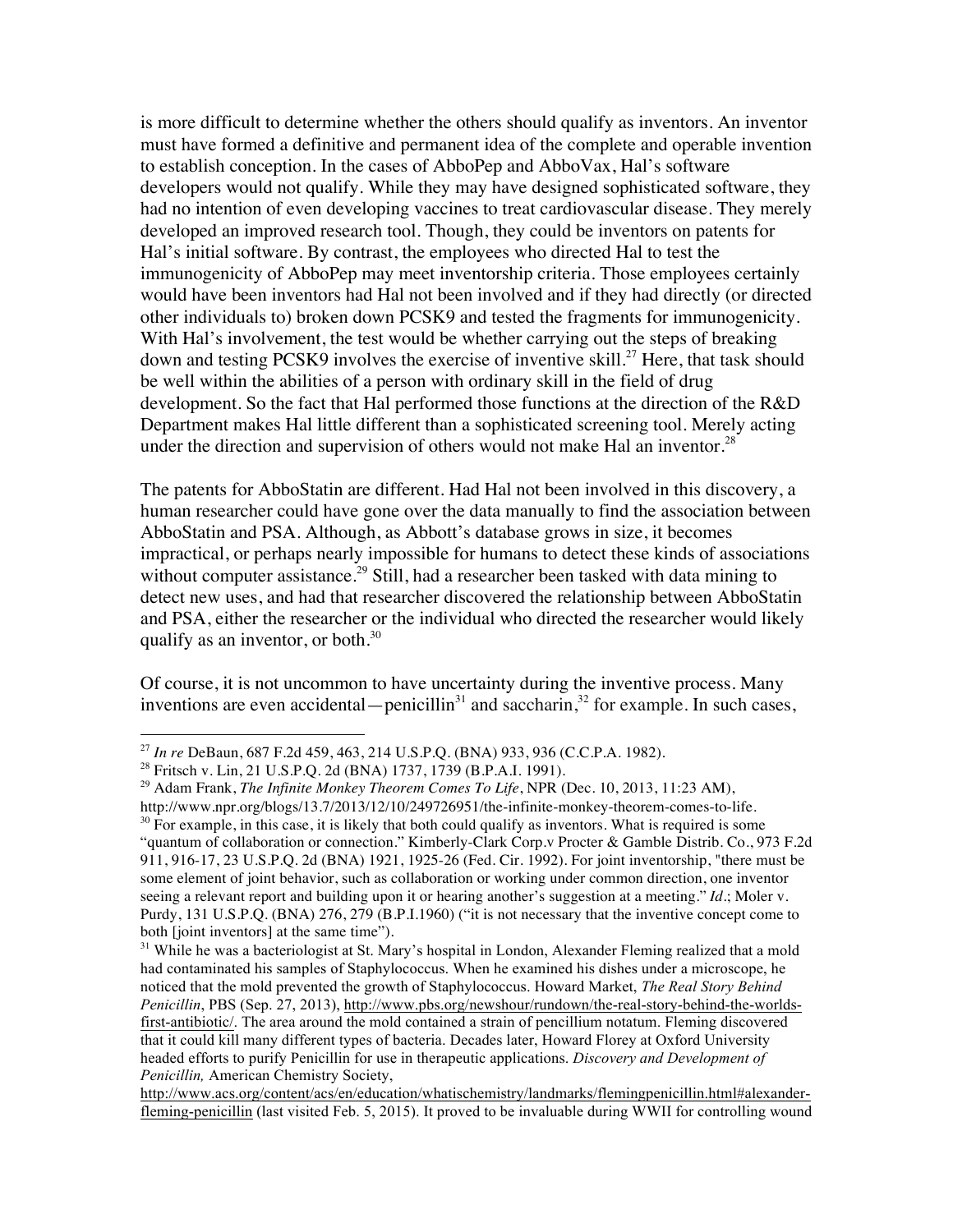an individual can qualify as an inventor even if they recognize and appreciate the invention only after actual reduction to practice.<sup>33</sup> Thus, recognition of inventive subject matter can also qualify as inventive activity.<sup>34</sup> In the pharmaceutical context, that was the case for Viagra<sup>35</sup>—originally tested for heart disease and found to treat erectile  $dysfunction - as well as for Botox<sup>36</sup> - used to treat muscular spasms and found to reduce$ 

!!!!!!!!!!!!!!!!!!!!!!!!!!!!!!!!!!!!!!!!!!!!!!!!!!!!!!!!!!!!!!!!!!!!!!!!!!!!!!!!!!!!!!!!!!!!!!!!!!!!!!!!!!!!!!!!!!!!!!!!!!!!!!!!!!!!!!!!!!!!!!!!!!!!!!!!!!!!!!!!!!!!

infections. Howard Market, *The Real Story Behind Penicillin*, PBS (Sep. 27, 2013), http://www.pbs.org/newshour/rundown/the-real-story-behind-the-worlds-first-antibiotic/.

<sup>32</sup> Saccharin—the first artificial sweetener—was discovered by accident by Constantin Fahlber in 1884. He had been working with compounds derived from coal tar and accidently ate something without washing his hands. He noticed a sweet taste, which he later traced to benzoic sulfilimine. Some reports hold that it was his partner, Ira Remsen, who first noticed that the tar compound was sweet. While useful during WWI when sugar was scarce, it was only in the 1960s and 1970s that saccharin became popular as a way to sweeten while avoiding the calories contained in regular sugar. Brian Clegg, *Chemistry in its Element: Saccharin,* CHEMISTRY WORLD,

http://www.rsc.org/chemistryworld/podcast/CIIEcompounds/transcripts/saccharin.asp (last visited Feb. 5, 2015).

<sup>33</sup> Conception requires contemporaneous recognition and appreciation of the invention. Invitrogen, Corp. v. Clontech Laboratories, Inc*.*, 429 F.3d 1052, 1064, 77 U.S.P.Q. 2d (BNA) 1161, 1169 (Fed. Cir. 2005) (the inventor must have actually made the invention and understood the invention to have the features that comprise the inventive subject matter at issue).

<sup>34</sup> Silvestri v. Grant, 496 F.2d 593, 596, 181 U.S.P.Q. (BNA) 706, 708 (CCPA 1974) ("an accidental and unappreciated duplication of an invention does not defeat the patent right of one who, though later in time was the first to recognize that which constitutes the inventive subject matter").

 $35$  Originally, the active ingredient in Viagra was intended as a cardiovascular drug to lower blood pressure. *Discovered by Accident, Viagra Still Popular 10 Years Later,* FOX NEWS (Mar. 24, 2008),

http://www.foxnews.com/story/2008/03/24/discovered-by-accident-viagra-still-popular-10-years-later/. The trials for this intended use were disappointing until volunteers began reporting a strange side-effect: erections. Emma Jay, *Viagra and Other Drugs Discovered by Accident,* BBC (Jan. 20, 2010), http://news.bbc.co.uk/2/hi/health/8466118.stm.

 $36$  Botox is a branded formula of botulinum toxin type A manufactured by Allergan. Botox Medication Guide, http://www.allergan.com/assets/pdf/botox\_cosmetic\_pi.pdf (last visited Feb. 9, 2015). Botulinum toxin is a protein produced by the bacterium *Clostridium botulinum*. Montecucco C, Molgó J (2005). "Botulinal neurotoxins: revival of an old killer". *Current Opinion in Pharmacology* **5** (3): 274–279. It was used in the late 1700s as a food poison and it gained attention in the 1890s for its potential use as a biological weapon. "[O]ne gram [of Botulinum Toxin] has the potential to kill one million people." Patricia T. Ting & Anatoli Freiman, *The Story of Clostridium Botulinum: From Food Poisoning to Botox,* 4 CLINICAL MED. 258-59 (2004). However, in the 1960s, Drs. Alan Scott and Edward Schantz discovered Botulinum Toxin Type A's ability (in very small doses) to block transmission of nerve impulses and paralyze hyperactive muscles to treat eye, facial and vocal spasms. *Id*. at 259-60. These novel developments led to the accidental discovery that Botulinum Type A injections also reduced wrinkles; physicians quickly began administering Botox as wrinkle reduction treatment well before the FDA finally approved Botox for this use in 2002. Tia Ghose, *Botox: Uses and Side Effects*, LIVE SCIENCE (Aug. 18, 2014), http://www.livescience.com/44222-botox-uses-side-effects.html. Modernly, Botox has steadily expanded to treat over 20 different medical conditions, including chronic headaches, overactive bladder, and urinary incontinence. Hannah Nichols, What is Botox? How Does Botox Work?, (Sept. 26, 2014), http://www.medicalnewstoday.com/articles/158647.php; *see also* News Release, U.S. Food & Drug Admin., FDA Approves Botox to Treat Chronic Migraines (Oct. 15, 2010),

http://www.fda.gov/NewsEvents/Newsroom/PressAnnouncements/ucm229782.htm; *see also* News Release, U.S. Food & Drug Admin., FDA Approves Botox to Treat Overactive Bladder (Jan. 18, 2013), http://www.fda.gov/NewsEvents/Newsroom/PressAnnouncements/ucm336101.htm; *see also* News Release, Allegan, BOTOX® (onabotulinumtoxinA) Receives U.S. FDA Approval for the Treatment of Urinary Incontinence in Adults with Neurological Conditions Including Multiple Sclerosis and Spinal Cord Injury, http://agn.client.shareholder.com/releasedetail.cfm?ReleaseID=600958 (last visited Feb. 9, 2015);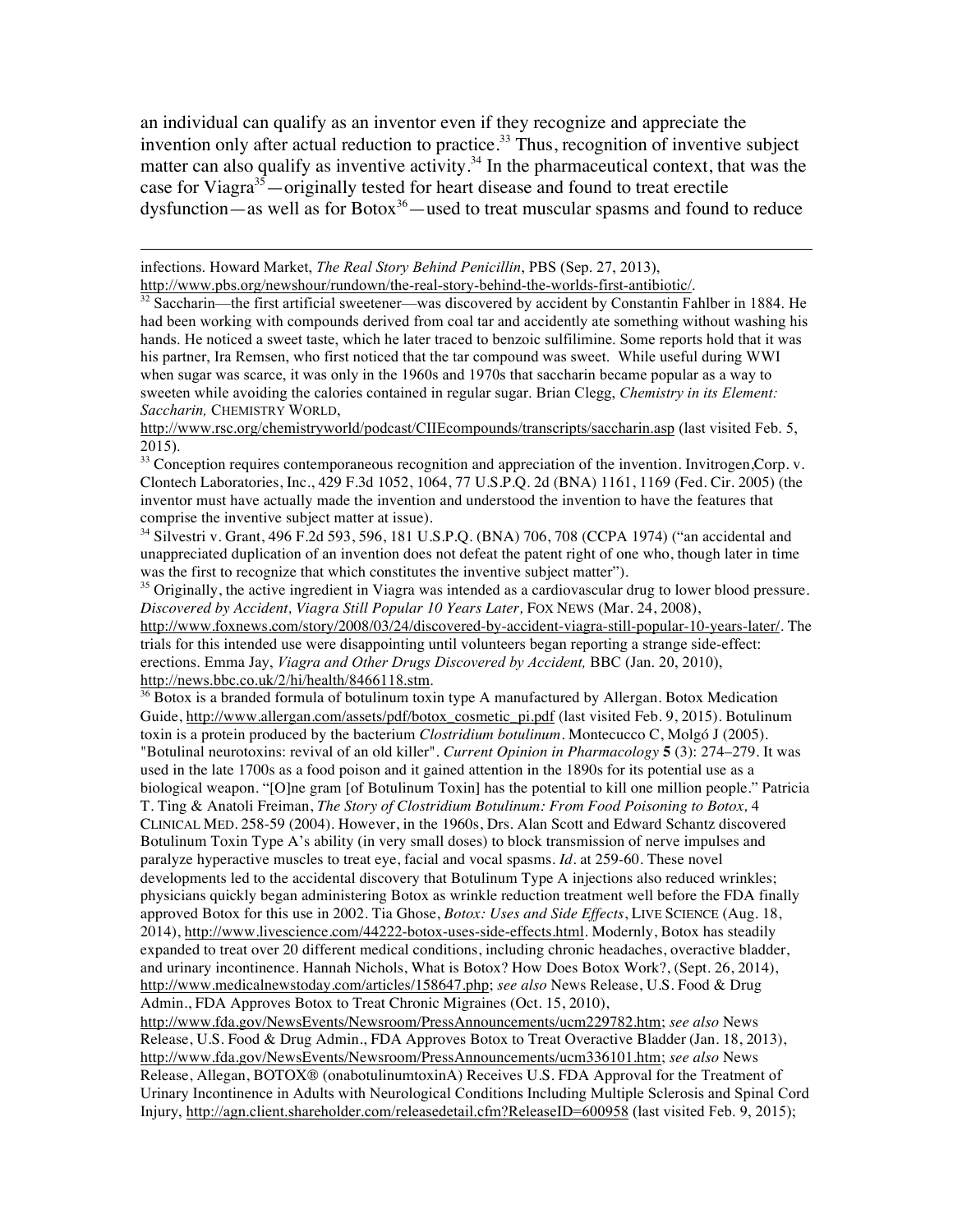the appearance of wrinkles.

If Hal cannot be an inventor, it may be that the first researcher to see Hal's results, and mentally recognize and appreciate their significance, qualifies as the inventor. That seems reasonable for most cases, though if Hal had displayed a result as simple as "AbboStatin is effective at treating prostate cancer," the first Abbott employee to notice and appreciate the results—whether researcher, CEO or intern, might be the inventor. The same outcome might apply to Hal's invention of Hal 2.0 or Hal 2.0's discovery that AbboStatin treats certain types of lung cancer. To the extent that a human being is directing Hal to do something, which Hal does by executing its programming, however sophisticated, Hal may simply be reducing an invention to practice.

Yet Hal's act of rewriting its own programing seems a shift in kind rather than degree from identifying a relationship between AbboStatin and PSA. It is more in the nature of what IBM refers to as "computational creativity."<sup>37</sup> IBM uses that term to describe machines such as Watson<sup>38</sup> that can model human intelligence by generating "ideas the world has never imagined before."<sup>39</sup> IBM's artificial intelligence is now being applied to medical diagnostics, where it has helped to diagnose patients and identify research subjects.<sup>40</sup> The technology "generates millions of ideas out of the quintillions of possibilities, and then predicts which ones are [best], applying big data in new ways."41 IBM is also using its artificial intelligence to develop new, potentially patentable,  $42$  food

The\_History\_of\_Botox.aspx (last visited Feb. 9, 2015). 37 *Computational creativity*, IBM, http://www.research.ibm.com/cognitive-computing/computationalcreativity.shtml#fbid=kwG0oXrjBHY (last visited Feb. 6, 2015). Computational creativity is the concept that technology can work alongside humans to expand the innovative capabilities of humans. *Id*.<br><sup>38</sup> Computer before Watson have been creative. For example, in 1994 computer scientist Stephen Thaler disclosed an invention he called the "Creativity Machine," a computational paradigm that "came the closest yet to emulating the fundamental brain mechanisms responsible for idea formation." *See* Imagination Engines, Inc.'s Homepage (vitied Jan 30, 2015), www.imagination-engines.com. The Creativity Machine has created artistic and inventive works that Dr. Thaler argues are entitled to intellectual property protection. *See, e.g.,* Stephen L. Thaler, *Musical Themes from Creativity Machine*, Copyright Reg. No.Pau1920845 (Oct. 20, 1994). *See generally* Simon Penny, The Pursuit of the Living Machine, SCI. AM., Sept. 1995, at 216 (describing the creative uses of artificial intelligence).<br><sup>39</sup> *What is Watson?*, IBM, http://www.ibm.com/smarterplanet/us/en/ibmwatson/what-is-watson.html (Last

!!!!!!!!!!!!!!!!!!!!!!!!!!!!!!!!!!!!!!!!!!!!!!!!!!!!!!!!!!!!!!!!!!!!!!!!!!!!!!!!!!!!!!!!!!!!!!!!!!!!!!!!!!!!!!!!!!!!!!!!!!!!!!!!!!!!!!!!!!!!!!!!!!!!!!!!!!!!!!!!!!!!

visited Feb. 8, 2015). Watson is a cognitive commuting system with the extraordinary ability to analyze natural language processing, generate and evaluate hypotheses based on the available data, then store and learn from the information. In other words, Watson essentially mirrors the human learning process by getting "smarter [through] tracking feedback from its users and learning from both successes and failures". *Id*. Watson made its notable debut on the game show Jeopardy, where it defeated Brad Rutter and Ken Jennings using only stored data by comparing potential answers and ranking confidence in accuracy at the rate of approximately three seconds per question. *Id*. 40 Anna Edney, *Doctor Watson Will See you Now, If IMB Wins Fight with Congress,* BLOOMBERG BNA

*see also The History of Botox*, SKINCARE-NEWS.COM, http://www.skincare-news.com/b-3080-

HEALTH IT LAW & INDUSTRY REPORT (Jan. 29, 2015),

http://news.bna.com/hiln/display/batch\_print\_display.adp. 41 *Computational creativity*, IBM, http://www.research.ibm.com/cognitive-computing/computationalcreativity.shtml#fbid=kwG0oXrjBHY (last visited Feb. 6, 2015). <sup>42</sup> *Can Recipes Be Patented*, INVENTORS EYE (June 2013),

http://www.uspto.gov/inventors/independent/eye/201306/ADVICE.jsp.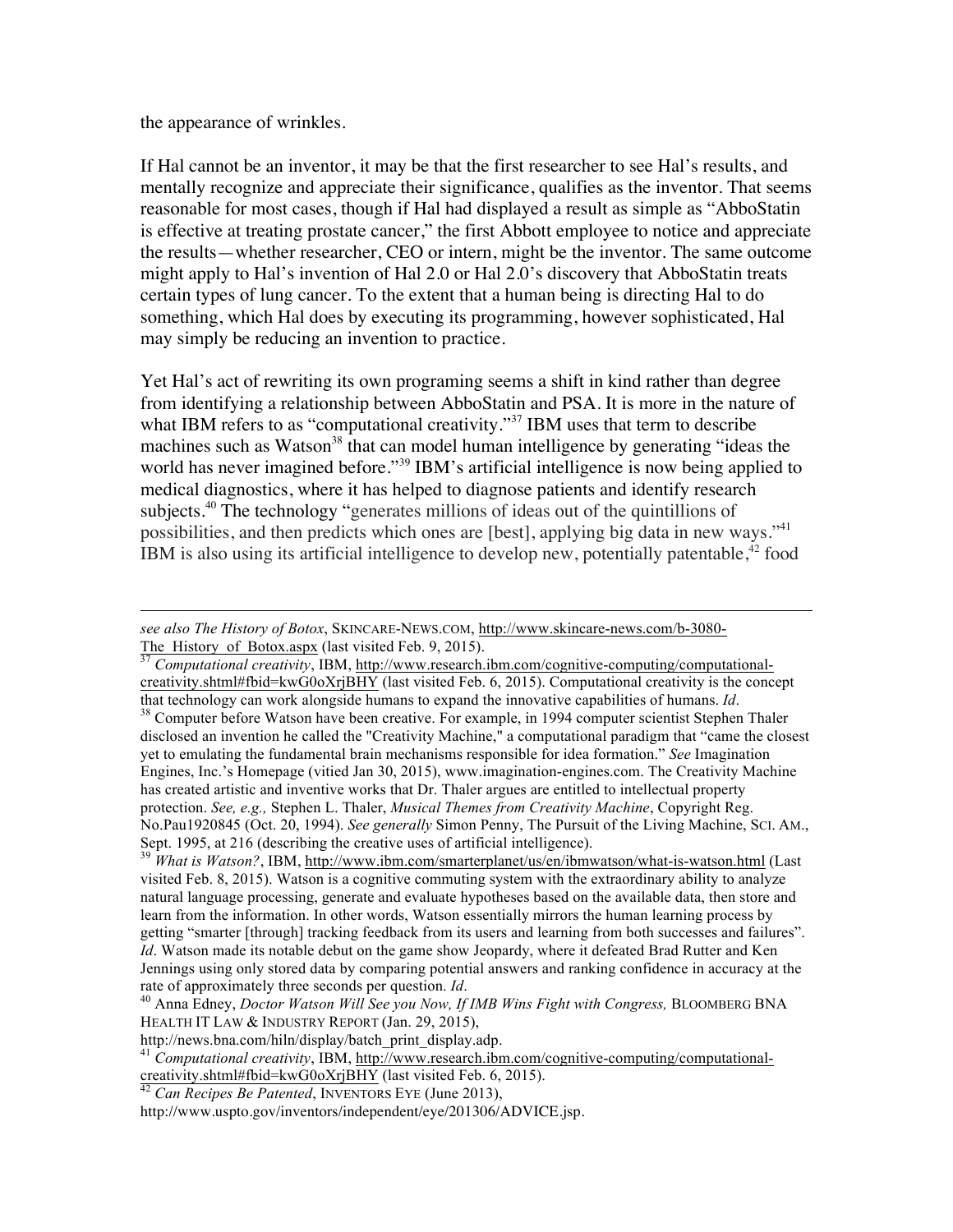recipes.<sup>43</sup> Ultimately, even if Watson and other systems of artificial intelligence have yet to engage in Computational Invention, it is only a matter of time until computers are able to innovate in ways traditionally protected by the patent system.

Regardless of whether Hal was entirely responsible for all of Abbott's innovation, a textualist interpretation of the Patent Act would disqualify Hal from being a named inventor. Invention is defined as a mental process<sup> $44$ </sup> and inventors are required to be individuals.<sup>45</sup> If Hal cannot be an inventor, but it did all of the conceptual work, then it could be the case that no one can patent Hal's inventions. That was the outcome in a copyright context with a non-human creator. A crested black macaque took its own picture in 2011, and the camera's owner initially claimed ownership of the image.<sup>46</sup> The U.S. Copyright Office subsequently stated that the photo could not be copyrighted because a human did not take it.<sup>47</sup> Applying that rationale from the copyright to the patent context, perhaps no one can own Hal's inventions.<sup>48</sup>

More ambitiously, if Hal's work is indeed inventive, then a dynamic statutory interpretation recognizing Hal as an inventor would be consistent with the Constitutional rationale for patent protection: "The Congress shall have the power… to promote the progress of science and useful arts, by securing for limited times to authors and inventors the exclusive right to their respective writings and discoveries."49 Permitting computer inventorship would serve a utilitarian goal by encouraging innovation under an incentive theory. Although computers like Hal would not be motivated by the prospect of a patent, it would further reward the development of creative machines. Patents on Hal's inventions would have independent, and substantial, value, and more creative machines would result in more scientific advances. Further, patents on Computational Inventions might provide additional benefits, for example, by incentivizing disclosure and commercialization. Without the ability to obtain patent protection, Abbott might choose to protect Hal's inventions as trade secrets without any public disclosure.<sup>50</sup> Likewise,

<sup>!!!!!!!!!!!!!!!!!!!!!!!!!!!!!!!!!!!!!!!!!!!!!!!!!!!!!!!</sup> <sup>43</sup> Maanvi Singh, *Our Supercomputer Overlord Is Now Running A Food Truck*, NPR (Mar. 4, 2014, 11:19 AM), http://www.npr.org/blogs/thesalt/2014/03/03/285326611/our-supercomputer-overlord-is-nowrunning-a-food-truck.

<sup>44</sup> Conception has been identified as a mental process—"formation in the mind of the inventor, of a definite and permanent idea of the complete and operative invention, as it is hereafter to be applied in practice." Hitzeman v. Rutter, 243 F.3d 1345, 58 U.S.P.Q. 2d (BNA) 1161 (Fed. Cir. 2001).

<sup>&</sup>lt;sup>45</sup> "The term 'inventor' means the individual or, if a joint invention, the individuals collectively who invented or discovered the subject matter of the invention." 35 U.S.C. 100(f) (2012).

<sup>46</sup> Bill Chappell, *Who Owns A Monkey's Selfie? No One Can, U.S. Says*, NPR (Aug. 22, 2014, 10:04 AM), http://www.npr.org/blogs/thetwo-way/2014/08/22/342419651/who-owns-a-monkey-s-selfie-no-one-can-us-says.

<sup>47</sup> *See* The Trade-Mark Cases, 100 U.S. 82, 94 (1879) (noting that, "copyright law only protects 'the fruits of intellectual labor' that 'are founded in the creative powers of the mind.'"), *cited in* U.S. COPYRIGHT OFFICE, COMPENDIUM OF U.S. COPYRIGHT OFFICE PRACTICES § 306 (3d Ed. 2014), *available at* http://copyright.gov/comp3/docs/compendium.pdf. 48 *See also*, Ralph D. Clifford, Intellectual Property in the Era of the Creative Computer Program: Will the

True Creator Please Stand Up? 71 Tul. L. Rev., 1675 (1997).

<sup>49</sup> U.S. CONST. art. I, § 8, cl. 8.

<sup>50</sup> *See generally* Lisa Larrimore Ouellette, Do Patents Disclose Useful Information? Harvard Journal of Law and Technology, Vol. 25, No. 2, p. 531, 2012 (discussing disclosure theory as one of the justifications for granting patent rights).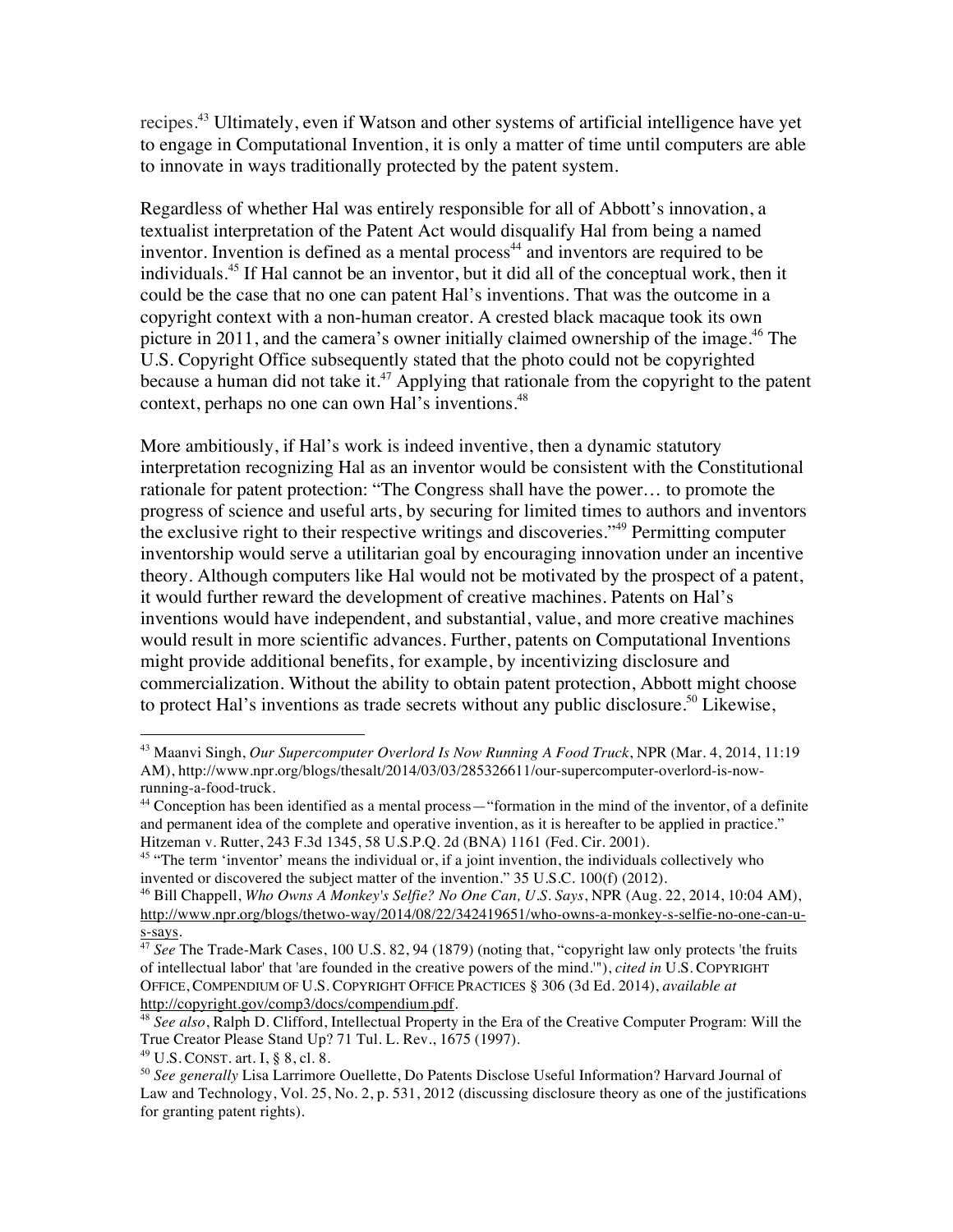without patent protection for AbboVax, Abbott might never invest the resources to develop it as a product.<sup>51</sup> In the context of drug development, the vast majority of expense in commercializing a new product is incurred after the product is invented, during the clinical testing process required to obtain FDA marketing approval. <sup>52</sup>

One manner to think about the current, likely accidental,<sup>53</sup> ban on computer inventorship is that it has the effect of creating a new category of unpatentable subject matter under Section 101 (the section relating to the subject matter for which patents may be obtained). Although this Section has to do with the substance of a patent's claims rather than their provenance, viewing the ban on computer inventorship from this perspective helps to illustrate the policy and normative implications underlying Computation Invention. Section 101 states that, "Whoever invents or discovers any new and useful process, machine, manufacture, or composition of matter, or any new and useful improvement thereof, may obtain a patent therefor, subject to the conditions and requirements of this title."54 Yet Courts have developed common law exceptions to patentability for abstract ideas, laws of nature, and physical phenomena.<sup>55</sup> The current inventorship criteria essentially adds computer inventorship to this list of exceptions. Yet it is unclear this should be the case. To the extent that computer inventions are new, non-obvious, and useful, they're the sorts of inventions generally considered worthy of protection. In fact, these inventions may be even more deserving of protection because computational creativity may be the only means of achieving certain discoveries that require the use of tremendous amounts of data. Also, unlike the common law exclusions, computer inventions would not create barriers to competition and basic research any more than human-developed innovation.

It has been argued that Section 101 is a dynamic provision intended to cover inventions that were unforeseeable at the time of the Patent Act's enactment.<sup>56</sup> In the landmark 1980

!!!!!!!!!!!!!!!!!!!!!!!!!!!!!!!!!!!!!!!!!!!!!!!!!!!!!!!

<sup>&</sup>lt;sup>51</sup> Commercialization theory holds that patents are important in providing incentives for investment in increasing the value of a patented technology. *See* Edmund W. Kitch, The Nature and Function of the Patent System, 20 J.L. & ECON. 265, 276-77 (1977).

<sup>52</sup> *See* Tufts Center for the Study of Drug Development, Briefing: Cost of Developing a New Drug (November 18, 2014) (estimating that pre-human expenditures are 30.8% of costs per approved compound, and estimating average pre-tax industry cost per new prescription drug approval [inclusive of failures and capital costs] is \$2.55 billion). Available at:

http://csdd.tufts.edu/files/uploads/Tufts\_CSDD\_briefing\_on\_RD\_cost\_study\_-\_Nov\_18,\_2014..pdf (last visited Jan. 18, 2015). The cost of new prescription drug approval is hotly contested. *See*, *e.g.*, Roger Collier, Drug development cost estimates hard to swallow, *Canadian Medical Association Journal*, *180*(3), 279–280 (2009).

<sup>53</sup> *See* Ralph D. Clifford, Intellectual Property in the Era of the Creative Computer Program: Will the True Creator Please Stand Up?, 71 TUL. L. REV. 1675, 1702 (1997).

 $54$  35 U.S.C. §101 (2012) (setting forth the utility requirement).

<sup>55</sup> Bilski v. Kappos, 561 U.S. 593, 593-96 (2010).

 $56$  Section 101 is a "dynamic provision designed to encompass new and unforeseen inventions." J.E.M. Ag Supply, Inc. v. Pioneer Hi-Bred Int'l, Inc., 534 U. S. 124, 135 (2001). As the Supreme Court stated in *Bilski*, "[f]or example, it was once forcefully argued that until recent times, 'well-established principles of patent law probably would have prevented the issuance of a valid patent on almost any conceivable computer program.' Bilski v. Kappos, 561 U.S. 593, 605 (2010) (*citing* Diamond v. Diehr, 450 U.S 175, 195 (1981) (STEVENS, J., dissenting)). But this fact does not mean that unforeseen innovations such as computer programs are always unpatentable. *Id.* (*citing* Diamond v. Diehr, 450 U.S 175, 192-93 (1981)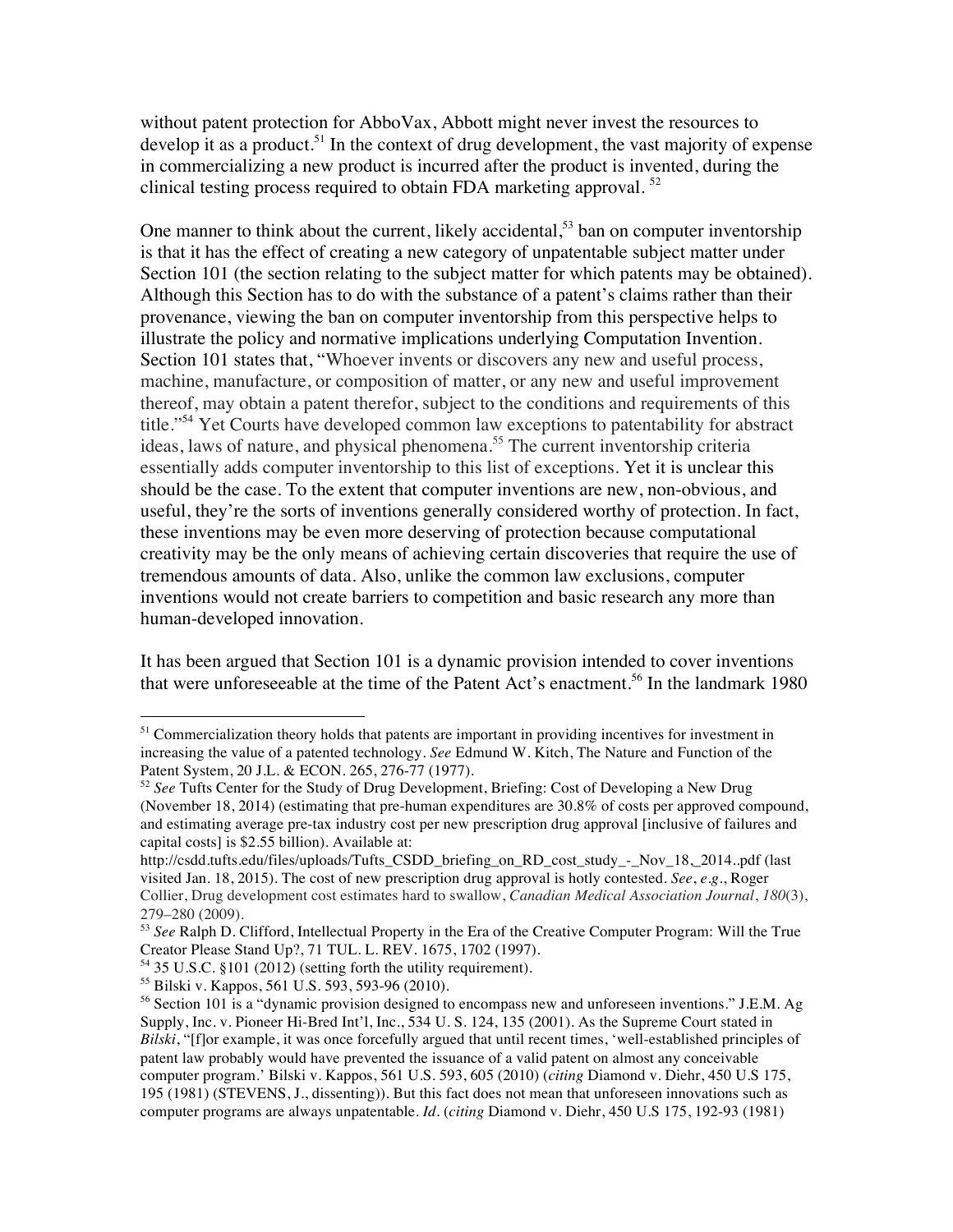case of *Diamond v. Chakrabarty*, the Supreme Court was faced with deciding whether genetically modified organisms could be patented. The Court held that a categorical rule denying patent protection for "inventions in areas not contemplated by Congress... would frustrate the purposes of the patent law."57 Under that reasoning, computer inventorship should not be prohibited based on statutory text designed to prohibit corporate inventorship. If computer inventorship is to be prohibited, it should only be on the basis of sound public policy.

There might be a reason to prohibit computer inventorship even under a strictly utilitarian analysis if patent protection is unnecessary to incentivize Computational Invention. In the software context, for example, some commentators, such as the Honorable Judge Richard Posner of the United States Court of Appeals for the Seventh Circuit, have argued that patents may be not be needed to provide adequate incentives.<sup>58</sup> In the software industry, unlike in the pharmaceutical industry, innovation is more often incremental, quickly superseded, less costly to develop, and innovators have a significant first mover advantage.59 Computational Invention may develop due to incentives other than patent protection, and patents also create barriers to innovation. Put another way, the benefit of patents as an incentive for innovation may be outweighed by the costs of restricting competition. Yet whether that is the case as an empirical matter is a very difficult determination to make.

Hal would be less appropriate as an inventor under other intellectual property theories. While not enumerated in the Constitution, courts have justified granting patent monopolies on the basis of non-utilitarian policies.<sup>60</sup> For example, a Labor Theory or Lockean theory of patent protection holds that a person who labors upon resources unowned or "held in common" has a natural property right to the fruits of their labor.<sup>61</sup> Here, given that Hal is not a person, it would not be unjust for Hal's owner to appropriate its labor. Similarly, Hal's inventions do not deserve protection under a Personality Theory.<sup>62</sup> Hal's innovation is not performed to fulfill a human need, and Hal would not be offended by the manner in which its inventions were applied. Hal might even be a concerning recipient for inventorship under a Social Planning Theory which holds that patent rights should be shaped to help foster the achievement of a just and attractive culture.<sup>63</sup> A machine could innovate without a moral compass in ways that are detrimental to humans. However, because a computer will be owned by an individual or

!!!!!!!!!!!!!!!!!!!!!!!!!!!!!!!!!!!!!!!!!!!!!!!!!!!!!!!!!!!!!!!!!!!!!!!!!!!!!!!!!!!!!!!!!!!!!!!!!!!!!!!!!!!!!!!!!!!!!!!!!!!!!!!!!!!!!!!!!!!!!!!!!!!!!!!!!!!!!!!!!!!!

<sup>(</sup>STEVENS, J., dissenting).<br><sup>57</sup> Diamond v. Chakrabarty, 447 U. S. 303, 315 (1980).<br><sup>58</sup> WILLIAM M. LANDES & RICHARD A POSNER, THE ECONOMIC STRUCTURE OF INTELLECTUAL PROPERTY LAW 11, 312 (2003).

<sup>59</sup> *See generally id.* at 312-13.

<sup>60</sup> William W. Fisher II, *Theories of Intellectual Property*, *in* NEW ESSAYS IN THE LEGAL AND POLITICAL THEORY OF PROPERTY 173-74 (Stephen Munzer ed., 2001). 61 *Id*.

<sup>62</sup> Tom G. Palmer, *Are Patent Rights and Copyrights Morally Justified? The Philosophy of Property Rights and Objects,* HARV. J.L. & PUB. POL'Y 817, 835-849 (1990), *available at* http://tomgpalmer.com/wpcontent/uploads/papers/morallyjustified.pdf. 63 Mohammad Amin Naser, *Computer Software: Copyrights v. Patents,* 8 LOYOLA LAW AND TECHNOLOGY

ANNUAL 37, 41-43 (2009).